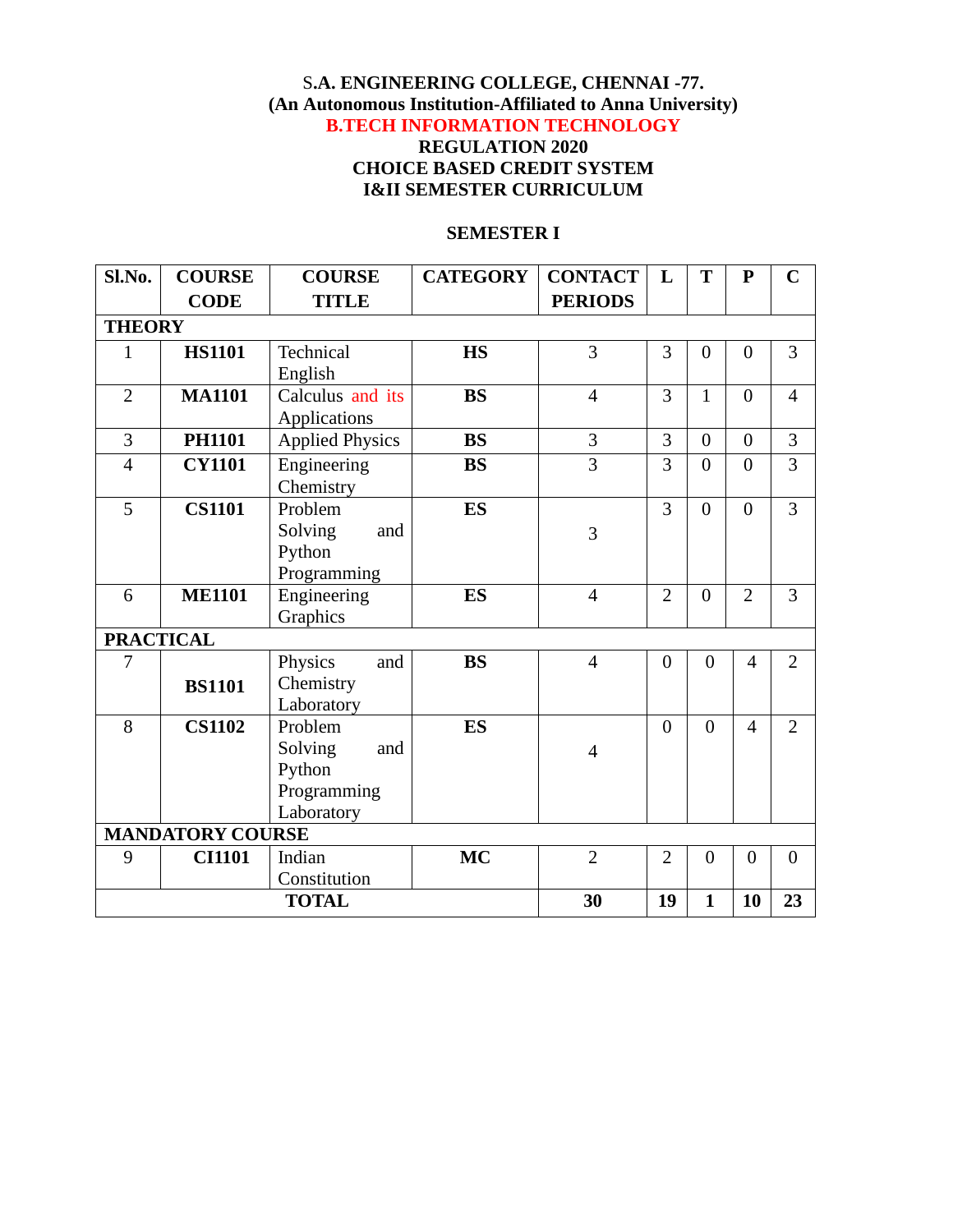| <b>Programme:</b>     | <b>B.E./B.Tech.</b> (Common to all Branches)                                                                                                                                                                                                                                                                                                                                                                                                                                                                                                                                                   | Sem: I | $3 - 0 - 0$<br>Category: | 3<br><b>HS</b> |
|-----------------------|------------------------------------------------------------------------------------------------------------------------------------------------------------------------------------------------------------------------------------------------------------------------------------------------------------------------------------------------------------------------------------------------------------------------------------------------------------------------------------------------------------------------------------------------------------------------------------------------|--------|--------------------------|----------------|
| <b>Prerequisites:</b> | Basic Language Proficiency.                                                                                                                                                                                                                                                                                                                                                                                                                                                                                                                                                                    |        |                          |                |
| Objective:            | Develop strategies and skills to enhance their ability to read and<br>$\bullet$<br>comprehend engineering and technology texts.<br>• Nurture their ability in technical writing like to prepare professional<br>job applications and effective reports.<br>Develop their speaking skills by participating in various speaking<br>$\bullet$<br>activities.<br>Strengthen their listening skill to comprehend lectures and talks in<br>$\bullet$<br>their areas of specialization.<br>Improve their ability to explicit their excellence in all modes of<br>$\bullet$<br>technical communication |        |                          |                |

**HS1101 TECHNICAL ENGLISH L-T-P C**

#### **Course Outcomes:**

The Students will be able to **CO1**: Read technical texts and write area- specific texts effortlessly. **CO2**: Listen and comprehend lectures and talks in their area of specialization successfully. **CO3**: Speak appropriately and effectively in varied formal and informal contexts. **CO4**: Write correctly, clearly and concisely with coherence and cohesion. **CO5**: Prepare job applications and resume in an inspiring manner.

# **UNIT – <sup>1</sup><sup>9</sup>**

**Periods**

**Reading**- Reading short texts **Listening**- Listening to different formal / informal

conversations **Writing-** Instructions, Jumbled sentences **Speaking**- Self introduction

**Language development**- Parts of speech, Prepositions **Vocabulary development-** Word

formation- root words from foreign language and their use in English

# **UNIT – <sup>2</sup><sup>9</sup>**

**Periods** 

**Reading**-Skimming and Scanning to find specific information **Listening**- Listening to INK talks **Writing**- Job Application **–** cover letter, resume writing **Speaking**- Asking and Giving directions **Language development**- Conjunctions, Types of Nouns **Vocabulary development-** Prefixes and Suffixes

 $\textbf{UNIT} - 3$ 

**9 Periods**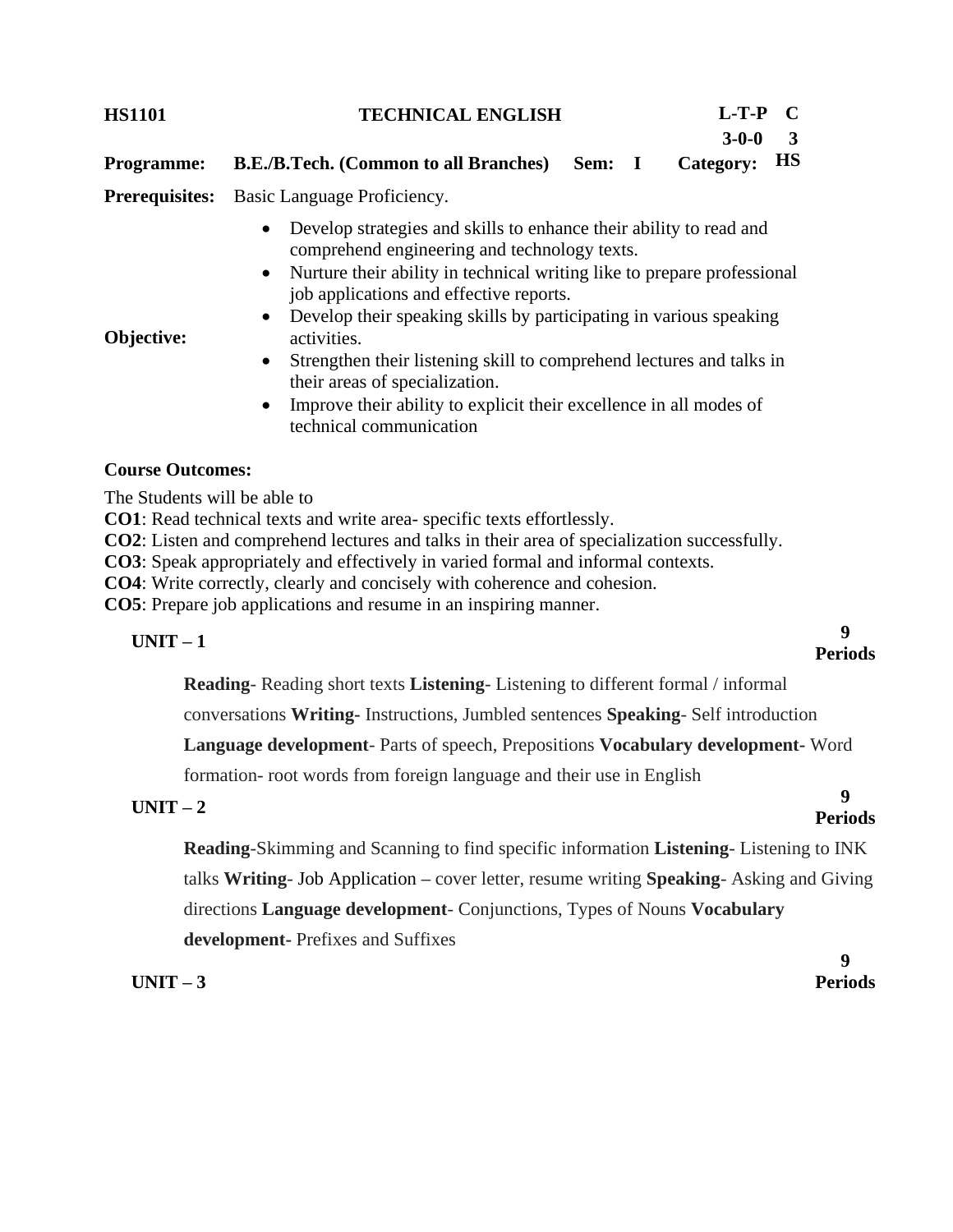**Reading**- Reading for predicting the content **Listening**- Listening to situational short talks **Writing**- Types of paragraphs- Descriptive/Analytical/ compare and contrast **Speaking**- Mini presentations, Expressing greeting and thanks **Language development**- Adjectives, Numerical Adjectives, Conditional Clauses **Vocabulary development-** Homophones, Homonyms

#### **UNIT – 4 9**

**Reading**- Practice in speed reading **Listening**- Listening to short texts and fill the data **Writing**- Interpretation of Graphics / Information, Note making **Speaking**-Contributing for Group Discussion **Language development**- Active, Passive, Impersonal passive voice **Vocabulary development-** Definitions, Nominal Compounds

#### **UNIT – 5**

**Reading**- Reading short stories **Listening**- Listening for note taking **Writing**- Report writing, E-mail Writing **Speaking**- Picture descriptions, Speaking in familiar situations **Language development**- Tenses **Vocabulary development-** British and American Vocabulary

### **Total Periods: 45**

#### **Text Books**

- Richards, C. Jack. Interchange Students' Book-2 New Delhi: CUP, 2015.
- Board of editors. Fluency in English A Course book for Engineering and Technology.Orient Blackswan, Hyderabad: 2016

#### **Extensive Reading**

• Khera, Shiv. You can Win, Macmillan, 2000

#### **Reference**

- Bailey, Stephen. Academic Writing: A practical guide for students. New York:Rutledge,2011.
- Comfort, Jeremy, et al. Speaking Effectively : Developing Speaking Skills for Business English. Cambridge University Press, Cambridge: Reprint 2011
- [Darlene Smith-Worthington,](https://www.amazon.in/s/ref=rdr_ext_aut?_encoding=UTF8&index=books&field-author=Darlene%20Smith-Worthington) [Sue Jefferson,](https://www.amazon.in/s/ref=rdr_ext_aut?_encoding=UTF8&index=books&field-author=Sue%20Jefferson) Technical writing for Success, South-Western Cengage Learning,USA-2011
- Means, L. Thomas and Elaine Langlois, English & Communication For Colleges. Cengage Learning, USA: 2007
- Raman, Meenakshi and Sharma, Sangeetha- Technical Communication Principles and Practice.Oxford University Press: New Delhi, 2014
- Swan Michael, Practical English Usage. Oxford University Press, Eighth impression

# **Periods**

# **9 Periods**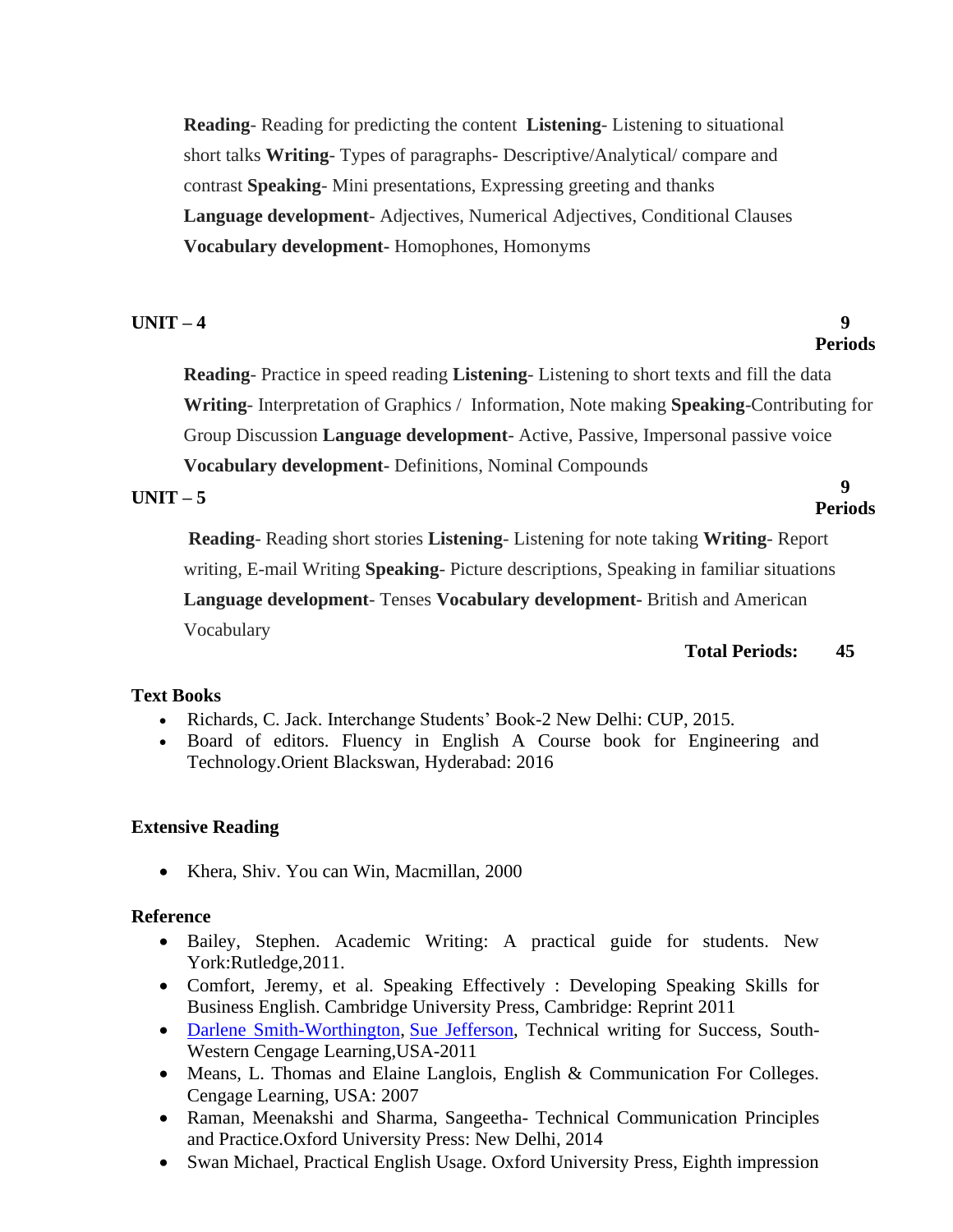2002

# **Recommended Websites**

bbc.co.uk/1learning english oxfordonlineenglish.com/ cambridgeenglish.org inktalks.com/talks/ manageyourwriting.com

# **SUBJECT CODE: MA1101 CALCULUS AND ITS APPLICATIONS L T P C**

 **3 1 0 4**

# **OBJECTIVES:**

- To understand the concepts of limits, continuity, differentiation and use it to find maxima and minima of functions of one variable.
- To make the student acquire sound knowledge of techniques in solving ordinary differential equations of first and second order that model in various engineering problems.
- To familiarize the student with functions of several variables that is needed in many branches of engineering.
- To acquaint the student with mathematical tools needed in evaluating multiple integrals and their usage.

# **UNIT I- DIFFERENTIAL CALCULUS**

Representation of functions – Limit of a function – Continuity – Derivatives – Differentiation rules – Maxima and Minima of functions of one variable.

# **UNIT II -ORDINARY DIFFERENTIAL EQUATIONS OF FIRST ORDER WITH APPLICATIONS:**

Basic concepts- Separable differential equations - Exact differential equations - Integrating factors - Linear differential equations - Bernoulli's equation - Geometric Applications- Orthogonal trajectories - Physical Applications - Simple electronic circuits-Newton law of cooling-Heat flow-Rate of decay of radioactive materials-Chemical reaction and solutions.

# **UNIT III - DIFFERENTIAL EQUATIONS**

Higher order linear differential equations with constant coefficients - Method of variation of parameters – Homogenous equation of Euler's and Legendre's type – System of simultaneous linear differential equations with constant coefficients - Method of undetermined coefficients.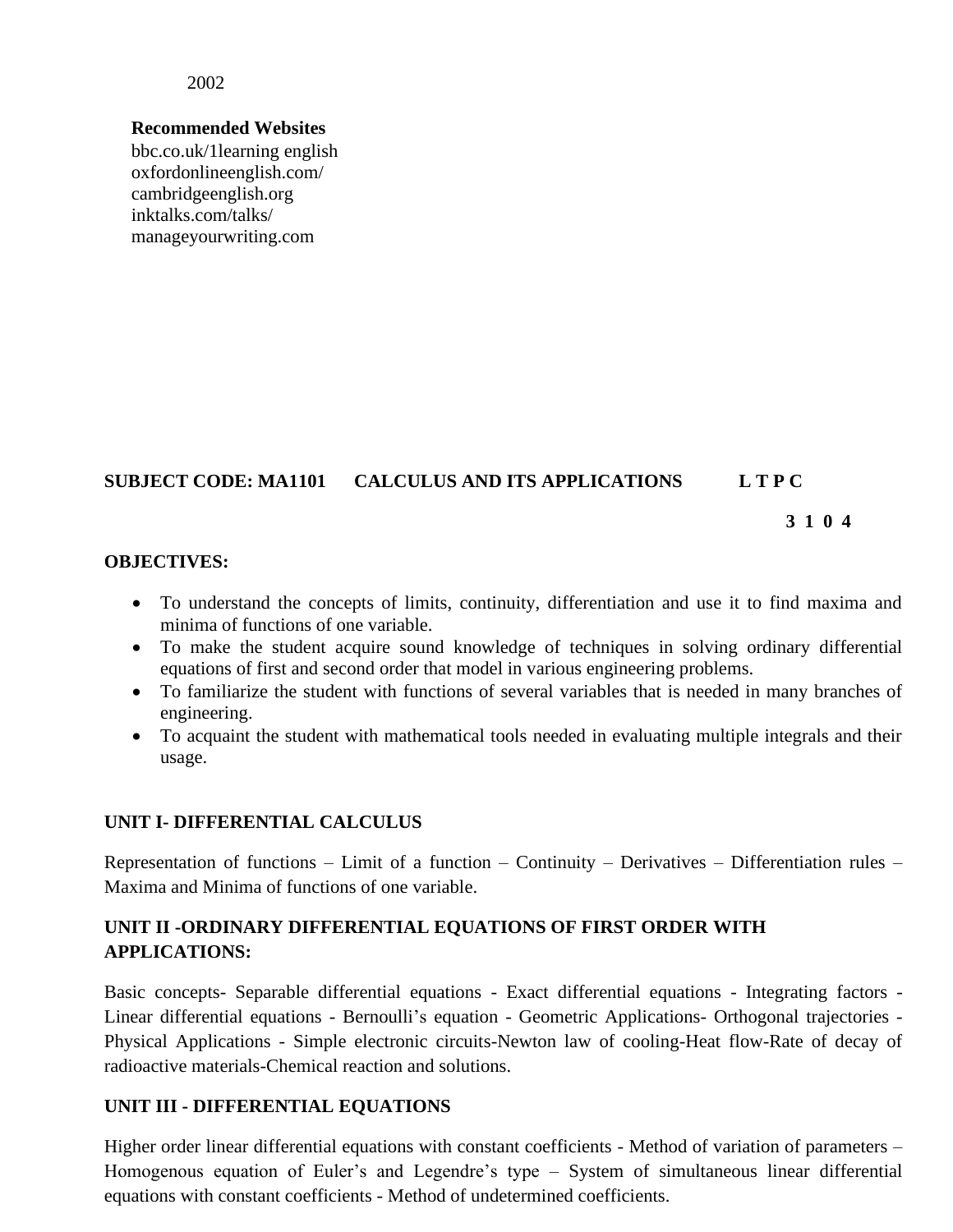# **UNIT IV- FUNCTIONS OF SEVERAL VARIABLES**

Partial differentiation – Homogeneous functions and Euler's theorem – Total derivative – Change of variables – Jacobians – Partial differentiation of implicit functions – Taylor's series for functions of two variables – Maxima and minima of functions of two variables – Lagrange's method of undetermined multipliers.

# **UNIT V- MULTIPLE INTEGRALS**

Double integrals – Change of order of integration – Double integrals in polar co-ordinates – Area enclosed by plane curves – Triple integrals – Volume of solids – Change of variables in double and triple integrals.

# **COURSE OUTCOMES:**

# **After completing this course, students should demonstrate competency in the following skills:**

- Use both the limit definition and rules of differentiation to differentiate functions. apply differentiation to solve maxima and minima problems.
- The subject helps the students to develop the fundamentals and basic concepts in ODE
- Apply integration to compute multiple integrals, area, volume, integrals in polar coordinates, in addition to change of order and change of variables.

#### . **TEXTBOOKS:**

- 1. Grewal, B.S., Higher Engineering Mathematics, 43rd Edition, Khanna Publishers, 2016.
- 2. Erwin Kreyszig, Advanced Engineering Mathematics, 10th Edition, John Wiley & Sons, Inc., 2016.

# **REFERENCE BOOKS:**

- 1. Bali,N.P.,Goyal,M.,Watkins,C.,Advanced Engineering Mathematics,Laxmi Publications Pvt. Limited, 2007.
- 2. Boyce,W.E.,and DiPrima,R.C.,Elementary Differential Equationsand Boundary Value Problems, Wiley India, 2012.
- 3. O'Neil. P. V., "Advanced Engineering Mathematics", 7th Edition, Cengage Learning India Pvt., Ltd, New Delhi, 2011.
- 4. T.Veerarajan , Engineering Mathematics , Mc Grawhill Publications , New Delhi 2017.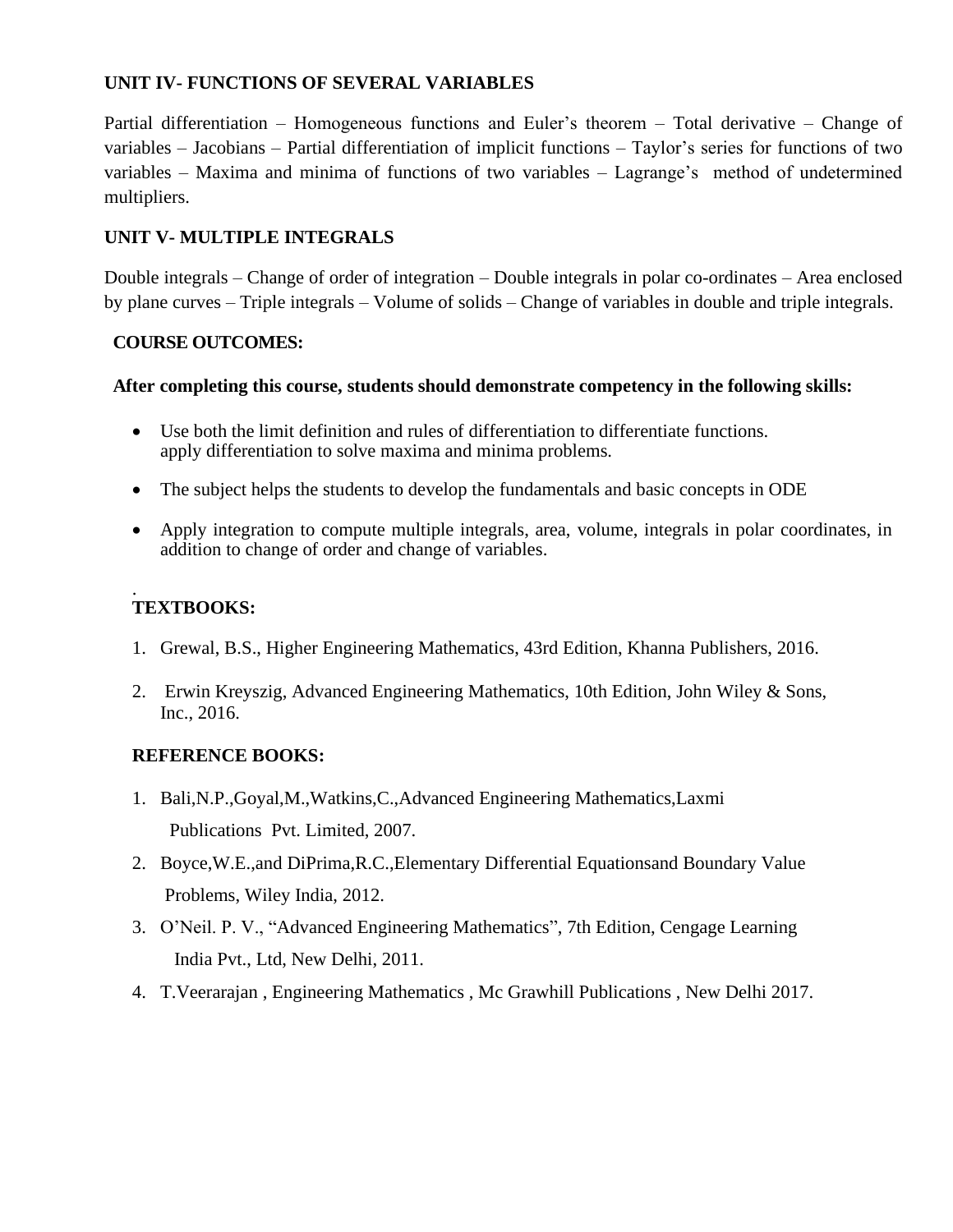#### **COURSE OBJECTIVES:**

- To make the students conversant with boiler feed water requirements, related problems and water treatment techniques.
- To develop an understanding of the basic concepts of phase rule and its applications to single and two component systems and appreciate the purpose and significance of alloys.
- It enables the students to gain information about Principles and generation of energy in batteries, nuclear reactors, solar cells, wind mills and fuel cells
- It deals with the information about the types of fuels, calorific value calculations and manufacture of solid, liquid and gaseous fuels.
- To impart knowledge about the nanomaterials synthesis, properties and applications

#### **UNIT I WATER TREATMENT AND TECHNOLOGY (9)**

Introduction – characteristics, Water quality parameters -hardness– types, Determination-EDTA method, Alkalinity ,boiler feed water requirements-boiler troubles – scale & sludge - Caustic Embrittlement , boiler explosion -softening of hard water - external treatment process - demineralization and zeolite, internal treatment - boiler compounds (phosphate, calgon, carbonate and colloidal conditioning methods) – desalination of brackish water –reverse osmosis.

#### **UNIT II PHASE RULE AND ALLOYS (9)**

Phase rule: Introduction, definition of terms with examples, One Component System- water system,Sulphur,CO<sub>2</sub> system, Thermal Analysis and cooling curves, Reduced phase rule - Two Component Systems- classification – lead-silver system-problems. Alloys: Introduction- Definition- Properties of alloys- Significance of alloying,Functions and effect of alloying elements- Ferrous alloys- Nichrome and Stainless steel – heat treatment of steel.

#### **UNIT III ENERGY SOURCES AND STORAGE DEVICES (9)**

Energy – Types – Non-renewable energy - Nuclear energy -renewable energy - solar energy conversion solar cells. Introduction to Electrochemistry, Nernst Equation-Electrochemical cells – reversible and irreversible cells –Cell construction and representation - Batteries -types of batteries – characteristics – construction and working of primary battery (dry cell) - secondary battery ( lithium-ion-battery) - fuel cells  $(H_2-O_2)$ .

### **3 0 0 3**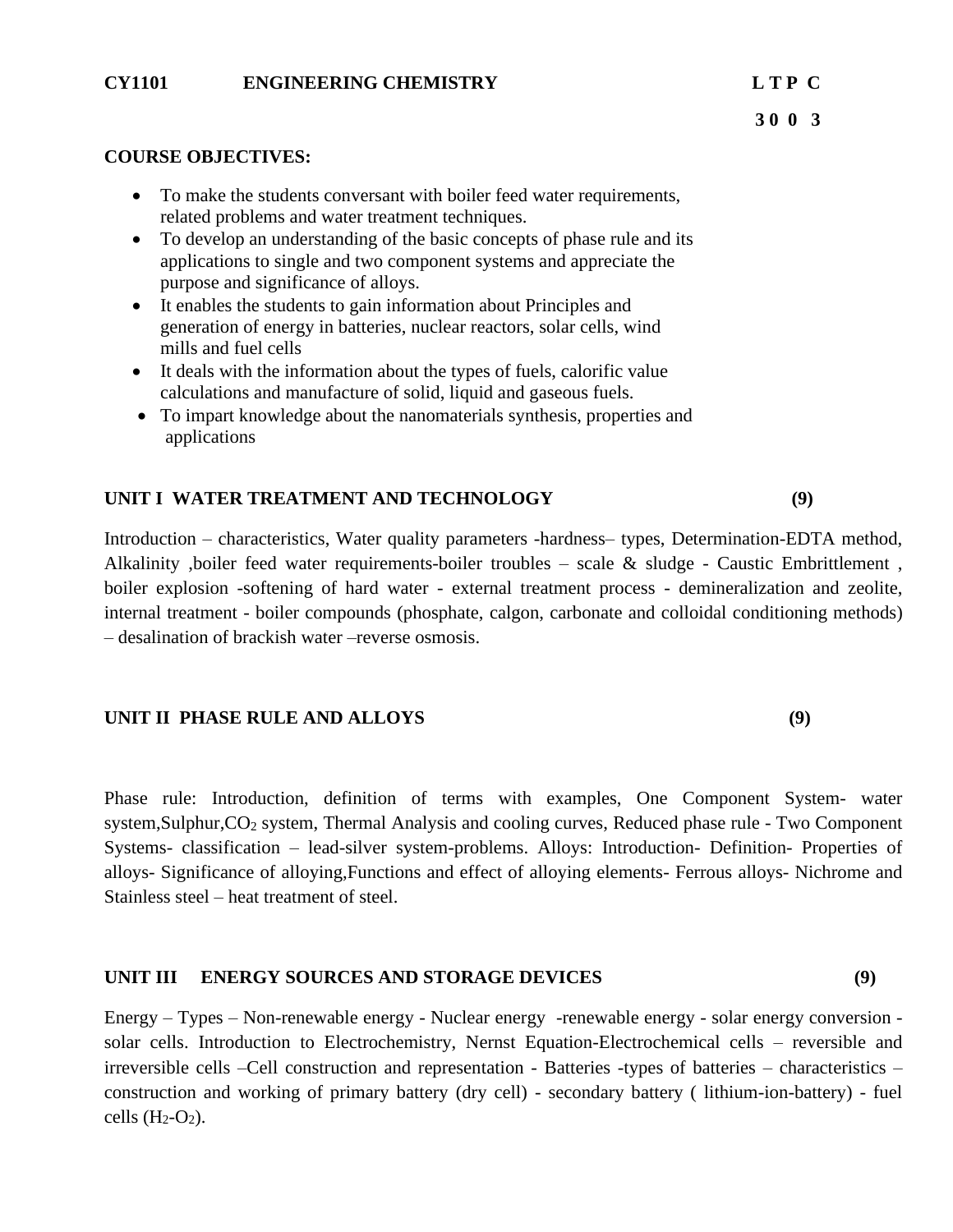#### **UNIT IV FUELS AND COMBUSTION (9)**

Fuel: Introduction- classification of fuels- calorific value- higher and lower calorific values- coal- analysis of coal (proximate and ultimate)- carbonization- manufacture of metallurgical coke (Otto Hoffmann method) – petroleum- manufacture of synthetic petrol (Bergius process)- knocking- octane number – diesel oil- cetane number – natural gas- compressed natural gas(CNG)- liquefied petroleum gases(LPG) producer gas- water gas. Power alcohol and bio diesel. Combustion of fuels: introduction- theoretical calculation of calorific value- ignition temperature- explosive range – flue gas analysis (ORSAT Method).

#### **UNIT V NANOCHEMISTRY (9)**

Basics - distinction between nanoparticles and bulk materials; size-dependent properties.,

nano cluster, nano rod, nanotube(CNT)-Types of CNT and nanowire. Synthesis: precipitation, thermolysis, chemical vapour deposition, Properties, Characterisation and applications.

# **COURSE OUTCOMES:**

- The knowledge gained on water treatment techniques will facilitate better understanding of engineering processes and applications for further learning.
- With the help of phase rule, they could understand the various phase diagrams and able to predict the low melting alloys.
- Students can get knowledge about various fuels and its applications based on its calorific value.
- It provides the students to understand about conventional and non-conventional energy sources and its applications
- Students gain an insight about the recent trends in nano materials.

# **TEXT BOOKS**

Jain P.C. and Monica Jain, "Engineering Chemistry", Dhanpat Rai Publishing Company (P) Ltd., New Delhi, 2010

# **REFERENCES**

- 1. Dara S.S, Umare S.S, "Engineering Chemistry", S. Chand & Company Ltd., New Delhi 2010
- 2. Sivasankar B., "Engineering Chemistry", Tata McGraw-Hill Publishing Company, Ltd., New Delhi, 2008.
- 3. Ozin G. A. and Arsenault A. C., "Nanochemistry: A Chemical Approach to Nanomaterials", RSC Publishing, 2005.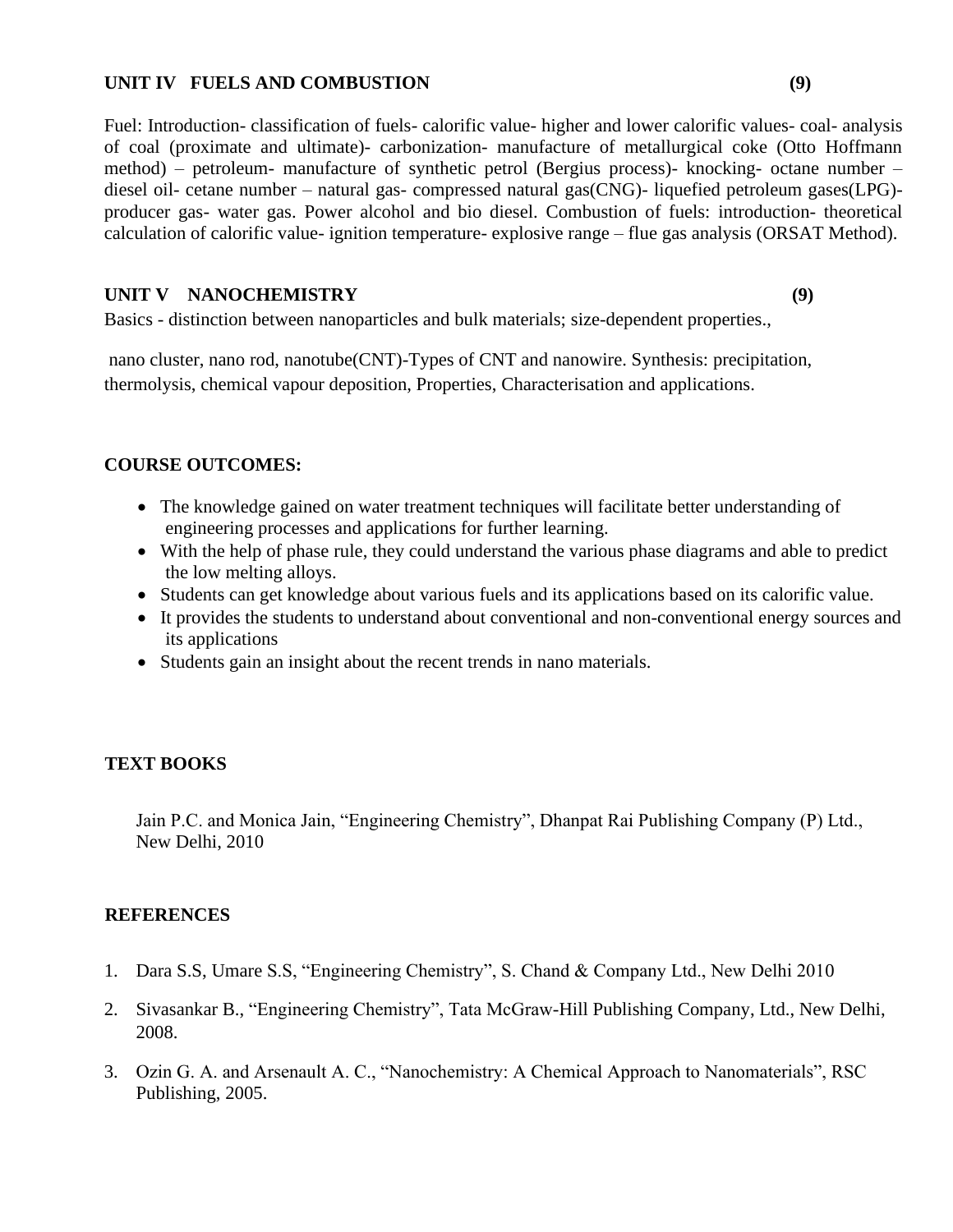#### **OBJECTIVES:**

- To know the basics of algorithmic problem solving
- To read and write simple Python programs.
- To develop Python programs with conditionals and loops.
- To define Python functions and call them.
- To use Python data structures -- lists, tuples, dictionaries.
- To do input/output with files in Python.

# **UNIT I ALGORITHMIC PROBLEM SOLVING 9**

Algorithms, building blocks of algorithms (statements, state, control flow, functions), notation (pseudo code, flow chart, programming language), algorithmic problem solving, simple strategies for developing algorithms (iteration, recursion). Illustrative problems: find minimum in a list, insert a card in a list of sorted cards, guess an integer number in a range, Towers of Hanoi.

# **UNIT II DATA, EXPRESSIONS, STATEMENTS 9**

Python interpreter and interactive mode; values and types: int, float, boolean, string, and list; variables, expressions, statements, tuple assignment, precedence of operators, comments; modules and functions, function definition and use, flow of execution, parameters and arguments; Illustrative programs: exchange the values of two variables, circulate the values of n variables,distance between two points.

#### **UNIT III CONTROL FLOW, FUNCTIONS 9**

Conditionals: Boolean values and operators, conditional (if), alternative (if-else), chained conditional (if-elif-else); Iteration: state, while, for, break, continue, pass; Fruitful functions: return values, parameters, local and global scope, function composition, recursion; Strings: string slices, immutability, string functions and methods, string module; Lists as arrays. Illustrative programs: square root, gcd, exponentiation, sum an array of numbers, linear search, binary search.

#### **UNIT IV LISTS, TUPLES, DICTIONARIES 9**

Lists: list operations, list slices, list methods, list loop, mutability, aliasing, cloning lists, list parameters; Tuples: tuple assignment, tuple as return value; Dictionaries: operations and methods; advanced list processing - list comprehension; Illustrative programs: selection sort, insertion sort, mergesort, histogram.

#### **UNIT V FILES, MODULES, PACKAGES & TURTLE 9**

Files and exception: text files, reading and writing files, format operator; command line arguments, errors and exceptions, handling exceptions, modules, packages; Illustrative programs: word count, copy file- **Case study: Simple Graphics using Turtle**: Draw a Random Pattern of Circle, Square and Rectangle; Draw a Pattern of Straight Lines, **Plotting Graphs in Python**: Menu Driven Program to Create Mathematical 3D Objects.

# **3 0 0 3**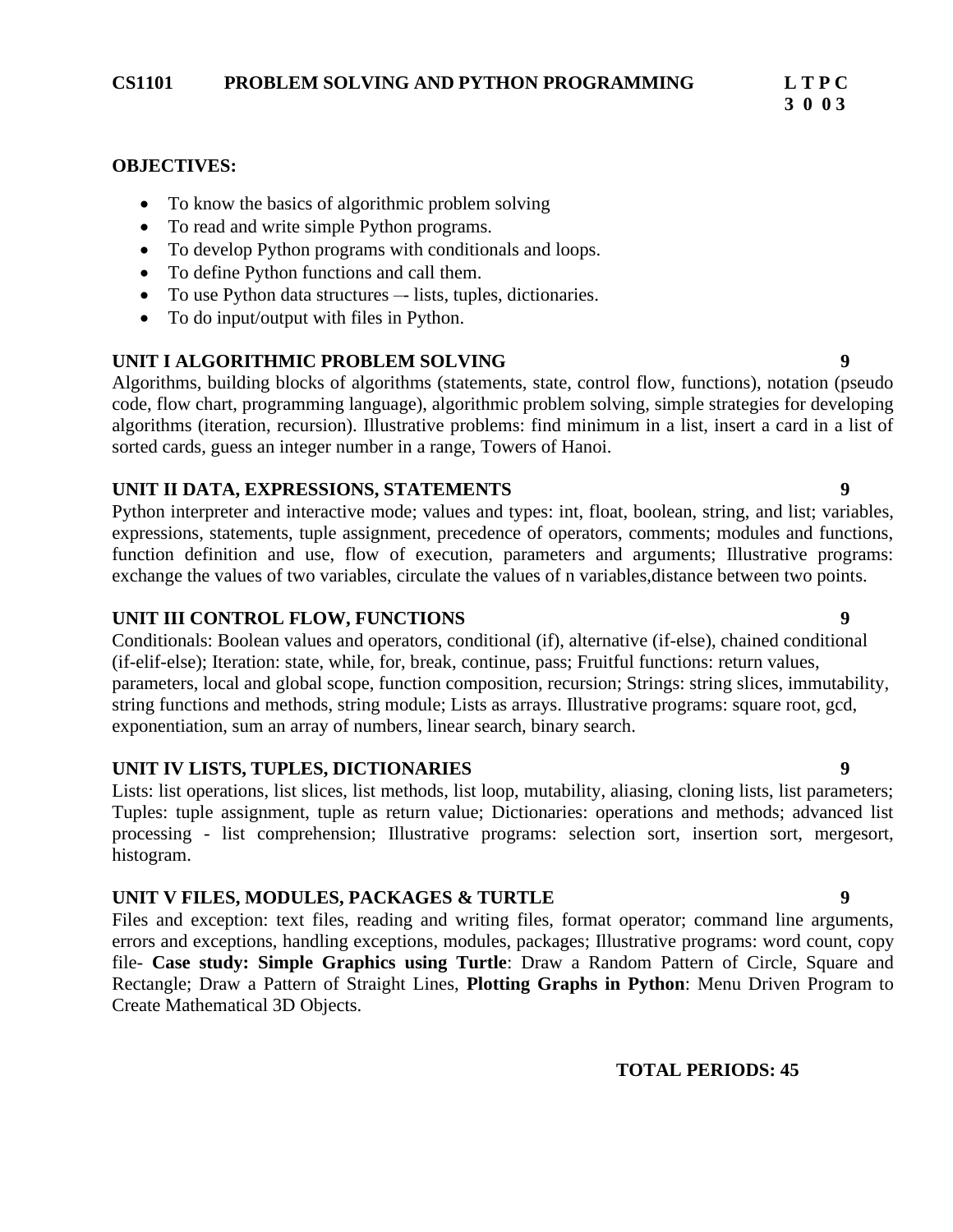# **OUTCOMES:**

#### **Upon completion of the course, students will be able to**

- Develop algorithmic solutions to simple computational problems
- Read, write, execute by hand simple Python programs.
- Structure simple Python programs for solving problems.
- Decompose a Python program into functions.
- Represent compound data using Python lists, tuples, dictionaries.
- Read and write data from/to files in Python Programs.

# **TEXT BOOKS:**

1. Allen B. Downey, ``Think Python: How to Think Like a Computer Scientist'', 2nd edition, Updated for Python 3, Shroff/O'Reilly Publishers, 2016 [\(http://greenteapress.com/wp/thinkpython/\)](http://greenteapress.com/wp/thinkpython/)

2. Reema Thareja, Problem Solving and Programming with python, 2<sup>nd</sup> edition, Oxford University press, 2019.

3. Guido van Rossum and Fred L. Drake Jr, "An Introduction to Python – Revised and updated for Python 3.2, Network Theory Ltd., 2011.

# **REFERENCES:**

1. Charles Dierbach, "Introduction to Computer Science using Python: A Computational Problem- Solving Focus, Wiley India Edition, 2013.

2. John V Guttag, "Introduction to Computation and Programming Using Python'', Revised and expanded Edition, MIT Press , 2013.

3. Kenneth A. Lambert, "Fundamentals of Python: First Programs", CENGAGE Learning, 2012.

4. Paul Gries, Jennifer Campbell and Jason Montojo, "Practical Programming: An Introduction to Computer Science using Python 3", Second edition, Pragmatic Programmers,LLC,2013.

5. Robert Sedgewick, Kevin Wayne, Robert Dondero, "Introduction to Programming in Python: An Interdisciplinary Approach, Pearson India Education Services Pvt. Ltd., 2016.

6. Timothy A. Budd, "Exploring Python", Mc-Graw Hill Education (India) Private Ltd.,, 2015.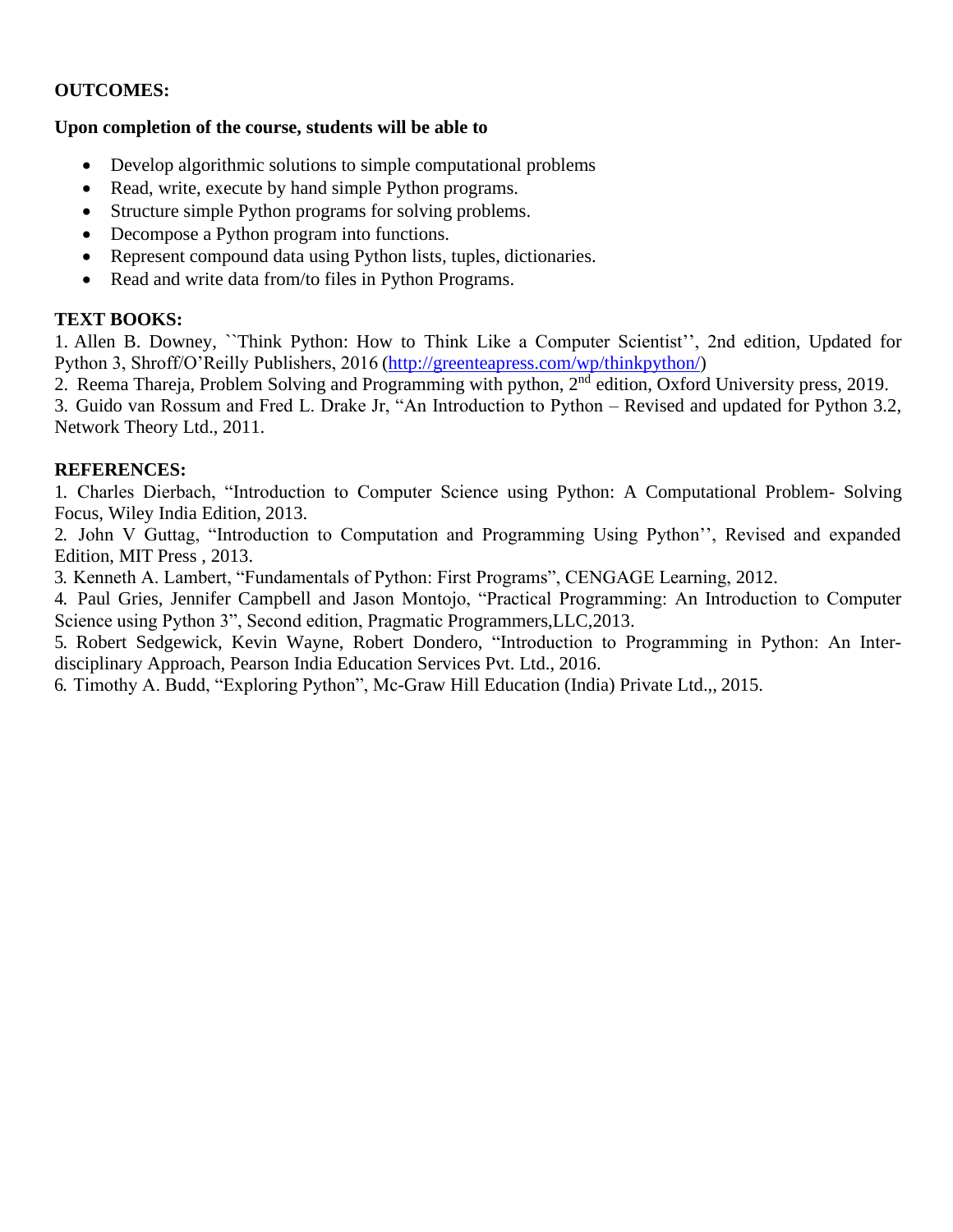### **OBJECTIVES:**

- To develop in students, graphic skills for communication of concepts, ideas and design of engineering products.
- To expose them to existing national standards related to technical drawings.

### **CONCEPTS AND CONVENTIONS (Not for Examination) 1**

Importance of graphics in engineering applications –Use of drafting instruments – BIS conventions and specifications – Size and layout of drawing sheets – Lettering and dimensioning.

#### **UNITI PLANE CURVES AND ORTHOGRAPHIC PROJECTIONS 6+6**

Basic Geometrical constructions, Curves used in engineering practices: Conics – Construction of ellipse, parabola and hyperbola by eccentricity method – Construction of cycloid – construction of involutes of square and circle – Drawing of tangents and normal to the above curves. Visualization principles – Layout of views- Orthographic projection of multiple views(Free Hand Sketching) from pictorial views of objects-Principal planes-Projection of points-Demo using CAD software for above topics.

#### **UNITII PROJECTION OF POINTS STRAIGHT LINES AND PLANE SURFACES 6+6**

Orthographic projections-principles-Principal planes-First angle projection-Projection of points- Projection of straight lines (only First angle projections) inclined to one of the principal planes - Determination of true lengths and true inclinations - Projection of planes (polygonal and circular surfaces) inclined to one of the principal planes - Demo using CAD software for above topics.

#### **UNITIII PROJECTION OF SOLIDS 6+6**

Projection of simple solids like prisms, pyramids, cylinder and cone when the axis is inclined to one of the principal planes by rotating object method-Demo using CAD software for above topics.

#### **UNITIV PROJECTION OF SECTIONED SOLIDS AND DEVELOPMENTOF SURFACES 6+6**

Sectioning of above solids in simple vertical position - the cutting plane is inclined to the one of the principal planes and perpendicular to the other – obtaining true shape of section. Development of lateral surfaces of simple and sectioned solids – Prisms, pyramids cylinders and cones-Demo using CAD software for above topics.

#### **UNITV ISOMETRIC AND PERSPECTIVE PROJECTIONS 6+6**

Principles of isometric projection – isometric scale –Isometric projections of simple solids and truncated solids - Prisms, pyramids, cylinders, cones- combination of two solid objects in simple vertical positions –Perspective projection of simple solids-Prisms, pyramids and cylinders by visual ray method-Demo using CAD software for above topics.

# **TOTAL: 61 PERIODS**

# **OUTCOMES:**

On successful completion of this course, the student will be able to

- familiarize with the fundamentals and standards of Engineering graphics
- perform freehand sketching of basic geometrical constructions and multiple views of objects.
- project orthographic projections of lines and plane surfaces.
- draw projections and solids and development of surfaces.
- visualize and to project isometric and perspective sections of simple solids.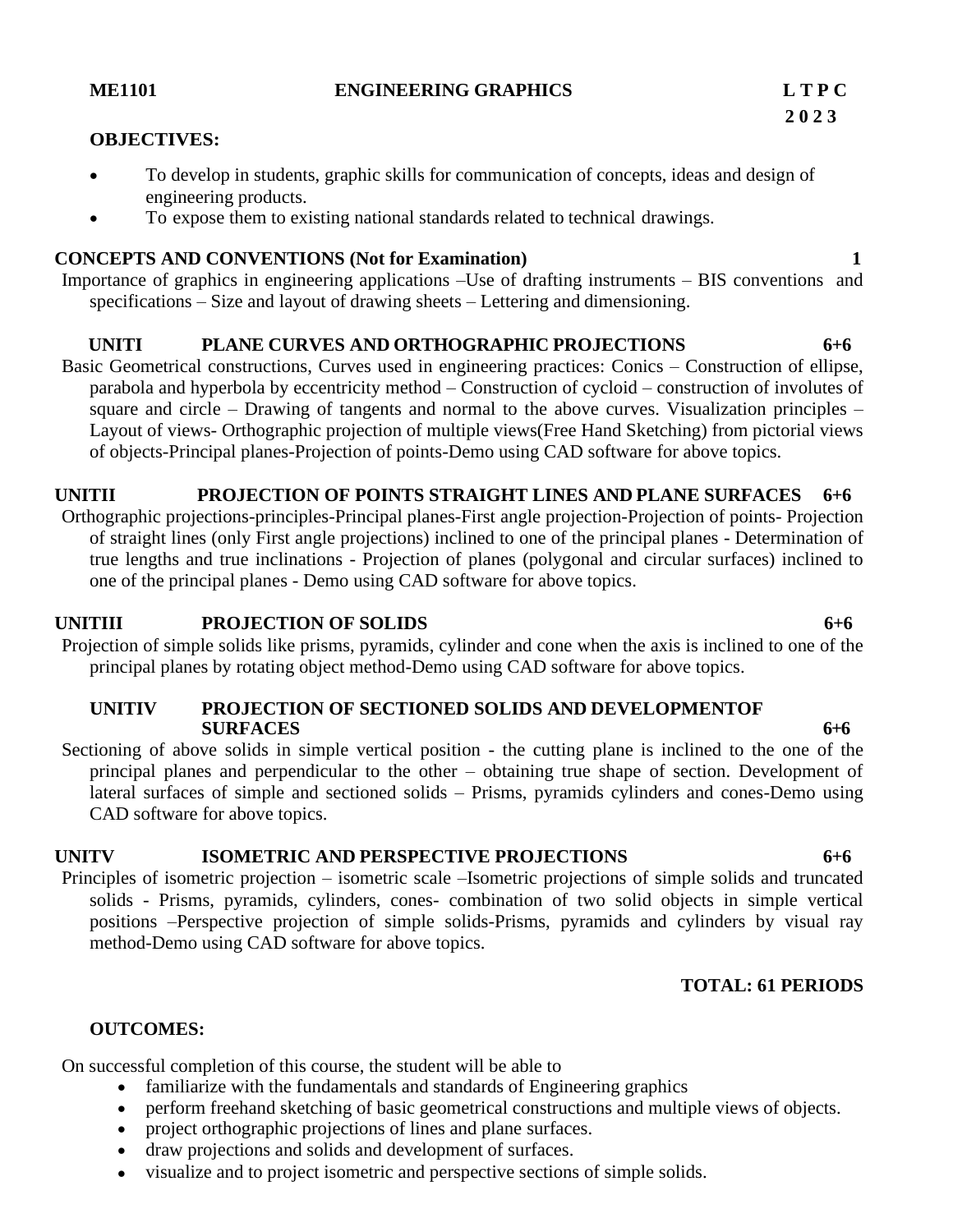#### **TEXT BOOK:**

- 1. NatrajanK.V., "A text book of Engineering Graphics", Dhanalakshmi Publishers, Chennai,2009.
- 2. Venugopal K. and Prabhu Raja V., "Engineering Graphics", New Age International (P) Limited, 2008.

#### **REFERENCES:**

- 1. Bhatt N.D. and Panchal V.M., "Engineering Drawing", Charotar Publishing House,  $50<sup>th</sup> Edition.2010$ .
- 2. Basant Agarwal and Agarwal C.M., "Engineering Drawing", Tata McGraw Hill Publishing Company Limited, New Delhi, 2008.
- 3. Gopalakrishna K.R., "Engineering Drawing" (Vol. I&II combined), Subhas Stores, Bangalore,2007.
- 4. Luzzader, Warren.J. and Duff,John M., "Fundamentals of Engineering Drawing with an introduction to Interactive Computer Graphics for Design and Production, Eastern Economy Edition, Prentice Hall of India Pvt. Ltd, New Delhi,2005.
- 5. N S Parthasarathy and Vela Murali, "Engineering Graphics", Oxford University, Press, NewDelhi, 2015.
- 6. Shah M.B., and Rana B.C., "Engineering Drawing", Pearson, 2nd Edition,2009.

# **Publication of Bureau of Indian Standards**:

- 1. IS 10711 2001: Technical products Documentation Size and lay out of drawing sheets.
- 2. IS 9609 (Parts  $0 \& 1$ ) 2001: Technical products Documentation –Lettering.
- 3. IS 10714 (Part 20) 2001 & SP 46 2003: Lines for technical drawings.
- 4. IS  $11669 1986 \& SP\ 46 2003$ : Dimensioning of Technical Drawings.
- 5. IS 15021 (Parts 1 to 4) 2001: Technical drawings Projection Methods.

#### **Special points applicable to University Examinations on Engineering Graphics:**

- 1. There will be five questions, each of either-or type covering all units of thesyllabus.
- 2. All questions will carry equal marksof20eachmakingatotalof100.
- 3. The answer paper shall consist of drawing sheets of A3 size only. The students will be permitted to use appropriate scale to fit solution within A3size.
- 4. The examination will be conducted in appropriate sessions on the same day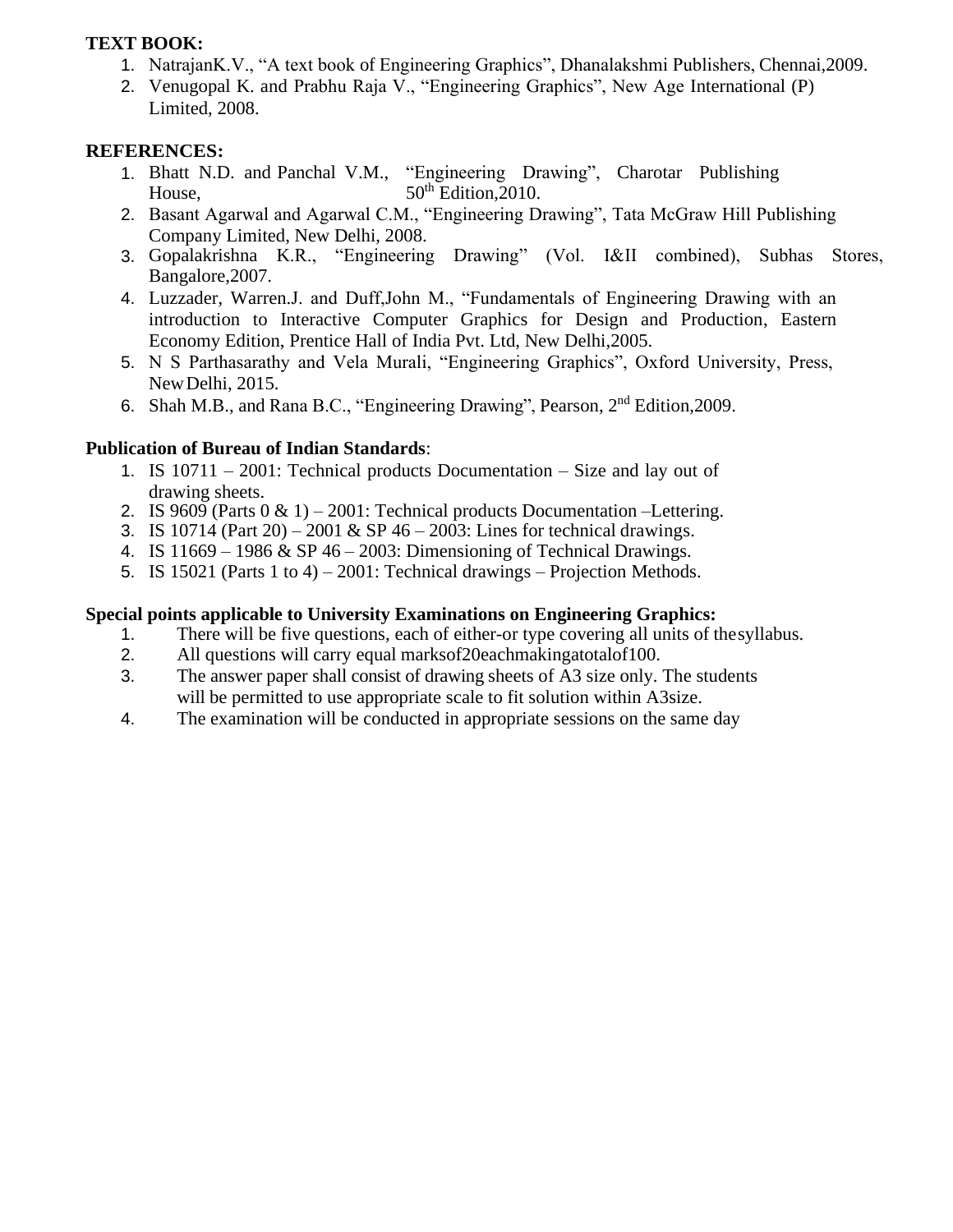| <b>BS1101</b> | PHYSICS AND CHEMISTRY LABORATORY | L T P C                        |  |  |
|---------------|----------------------------------|--------------------------------|--|--|
|               |                                  | $0 \qquad 0 \qquad 4 \qquad 2$ |  |  |

### **OBJECTIVES:**

To introduce different experiments to test basic understanding of physics concepts applied in optics, thermal physics, properties of matter and liquids.

#### **LIST OF EXPERIMENTS: PHYSICS LABORATORY (Any 5 Experiments)**

- 1. Determination of rigidity modulus Torsion pendulum
- 2. Determination of unknown resistance using Carey- Foster's bridge
- 3. (a) Determination of wavelength, and particle size using Laser
	- (b) Determination of acceptance angle in an optical fiber.
- 4. Determination of thermal conductivity of a bad conductor Lee's Disc method.
- 5. Determination of velocity of sound and compressibility of liquid Ultrasonic interferometer
- 6. Determination of wavelength of mercury spectrum spectrometer grating
- 7. Determination of band gap of a semiconductor
- 8. Determination of thickness of a thin wire Air wedge method

# **TOTAL: 30 PERIODS**

#### **OUTCOMES:**

Upon completion of the course, the students will be able to apply principles of elasticity, optics and thermal properties for engineering applications.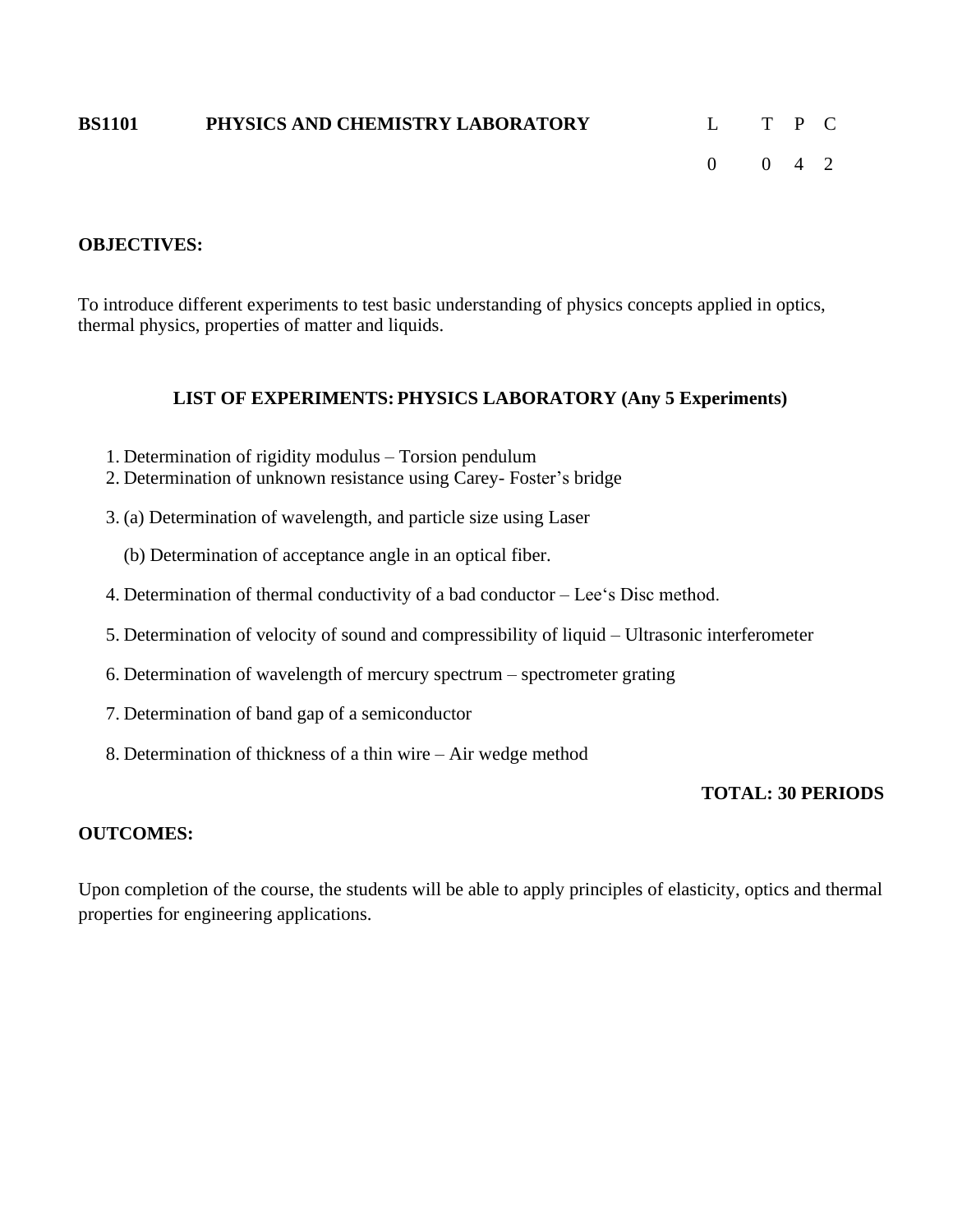# **CHEMISTRY LABORATORY**

#### **OBJECTIVES**:

To make the student to acquire practical skills in the determination of water quality parameters through volumetric and instrumental analysis.

 **LIST OF EXPERIMENTS** (**Any seven experiments to be conducted)** Estimation of HCl using Na<sub>2</sub>CO<sub>3</sub> as primary standard and Determination of alkalinity in water sample.

- 1. Determination of total, temporary & permanent hardness of water by EDTA method.
- 2. Determination of DO content of water sample by Winkler's method.
- 3. Determination of TDS of water sample.
- 4. Determination of strength of acids in a mixture of acids using conductivity meter.
- 5. Estimation of iron content of the given solution using potentiometer.
- 6. Estimation of iron content of the water sample using spectrophotometer (1, 10- Phenanthroline / thiocyanate method).
- 7. Determination of molecular weight of polyvinyl alcohol using Ostwald viscometer.
- 8. Conductometric titration of strong acid vs strong base.

#### **OUTCOMES:**

The students will be outfitted with hands-on knowledge in the quantitative chemical analysis of water quality related parameters.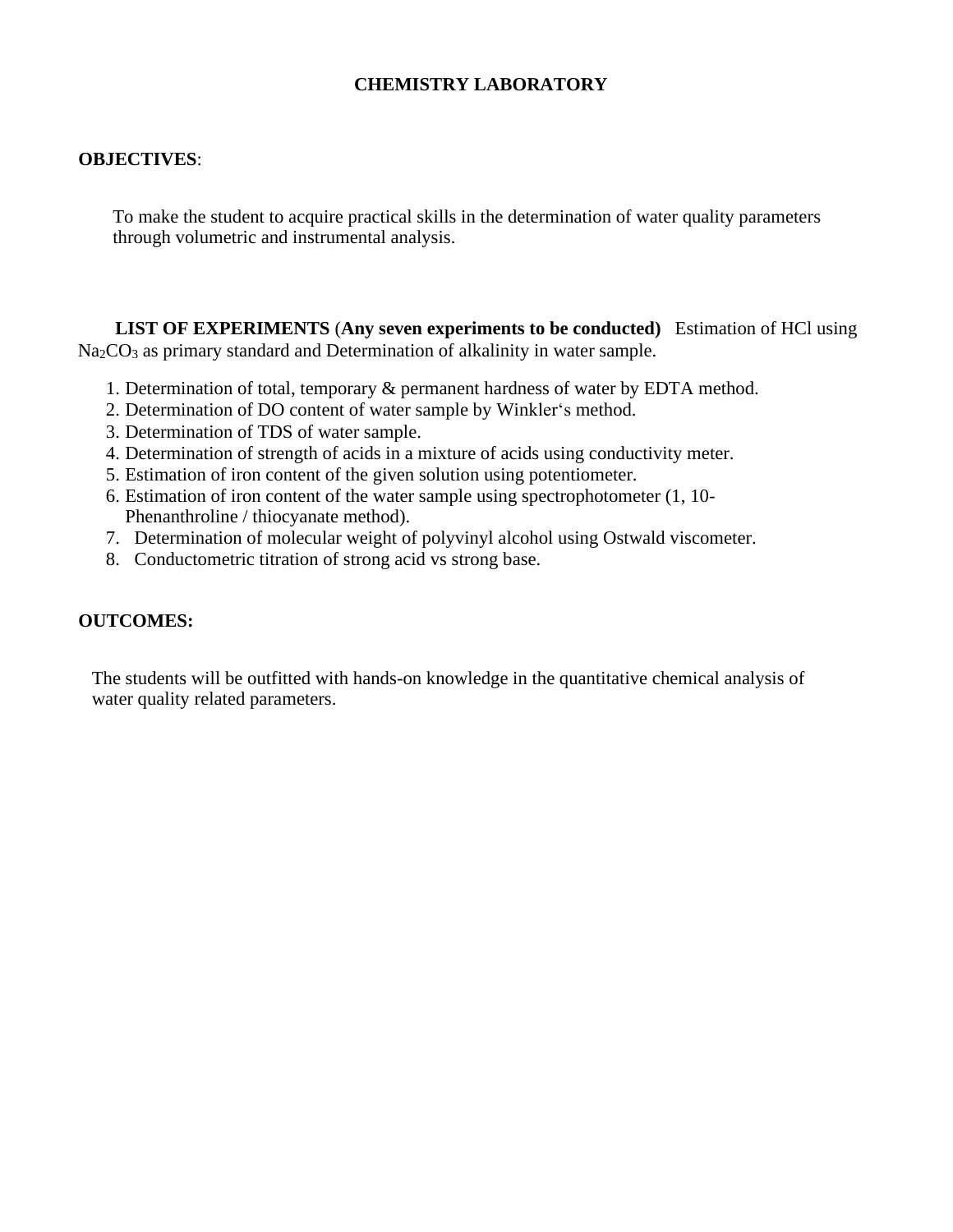# **CS1102 PROBLEM SOLVING AND PYTHON PROGRAMMING LABORATORY L T P C**

**0 0 4 2**

#### **Objectives:**

- To study python programs with conditionals and loops
- To use functions for python structured programs.
- Use strings for structuring Python programs.
- Represent compound data using Python lists, tuples, dictionaries.
- To read and write data from and to files in python.

# **LIST OF EXPERIMENTS:**

- 1. Write a program to display the largest number among three numbers.
- 2. Write a program to display the Fibonacci series by using looping constructs.
- 3. Write a function to compute the GCD of two numbers.
- 4. Explore String Functions
- 5. With the help of strings, array or list, display a simple calendar in python program without using the calendar module.
- 6. With the help of list perform Linear search and Binary search.
- 7. Write a program to perform Selection sort, Insertion sort, Merge sort
- 8. Create a text file using python file I/O. Read the content of the file and change them from lower to upper case characters.
- 9. Programs that take command line arguments (word count)
- 10. Find the most frequent words in a text read from a file
- 11. Simulate bouncing ball using Pygame

# **TOTAL PERIODS: 60**

# **Course Outcomes:**

- Design simple programs using conditionals and loops.
- Write functions to solve mathematical problems
- Use strings for structuring Python programs.
- Represent compound data using Python lists, tuples, dictionaries.
- Identify to read and write data from and to files in python.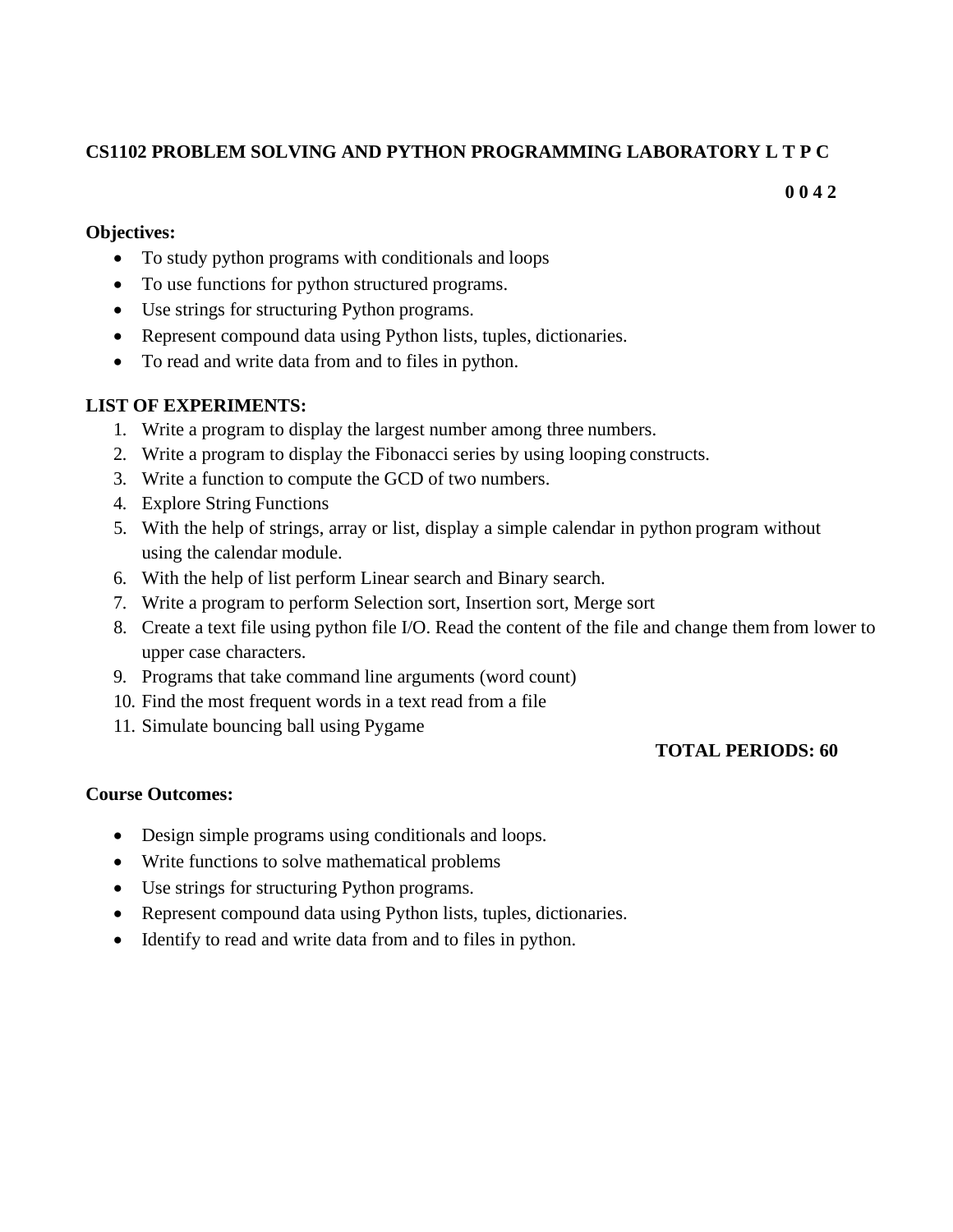| <b>CI1101</b> | <b>INDIAN CONSTITUTION</b>                              |        | $L-T-P$ $C$ |              |
|---------------|---------------------------------------------------------|--------|-------------|--------------|
|               |                                                         |        | $3-0-0$     | -0           |
|               | <b>Programme:</b> B.E./B.Tech. (Common to all Branches) | Sem: I |             | Category: CI |

**Prerequisites:** Basic law.

The Constitution of India is the supreme law of India. Parliament of India cannot make any law which violates the Fundamental Rights enumerated under the Part III of the Constitution. The Parliament of India has been empowered to amend the Constitution under Article 368, however, it cannot use this power to change the "basic structure" of the constitution, which has been ruled and explained by the Supreme Court of India in its historical judgments. The Constitution of India reflects the idea of "Constitutionalism" – a modern and progressive concept historically developed by the thinkers of "liberalism" – an ideology which has been recognized as one of the most popular political ideology and result of historical struggles against arbitrary use of sovereign power by state. The historic revolutions in France, England, America and particularly European Renaissance and Reformation movement have resulted into progressive legal reforms in the form of "constitutionalism" in many countries. The Constitution of India was made by borrowing models and principles from many countries including United Kingdom and America.

The Constitution of India is not only a legal document but it also reflects social, political and economic perspectives of the Indian Society. It reflects India's legacy of "diversity". It has been said that Indian constitution reflects ideals of its freedom movement; however, few critics have argued that it does not truly incorporate our own ancient legal heritage and cultural values. No law can be "static" and therefore the Constitution of India has also been amended more than one hundred times. These amendments reflect political, social and economic developments since the year 1950. The Indian judiciary and particularly the Supreme Court of India has played an historic role as the guardian of people. It has been protecting not only basic ideals of the Constitution but also strengthened the same through progressive interpretations of the text of the Constitution. The judicial activism of the Supreme Court of India and its historic contributions has been recognized throughout the world and it gradually made it "as one of the strongest court in the world".

#### **Course content**

- 1. Meaning of the constitution law and constitutionalism
- 2. Historical perspective of the Constitution of India
- 3. Salient features and characteristics of the Constitution of India
- 4. Scheme of the fundamental rights
- 5. The scheme of the Fundamental Duties and its legal status
- 6. The Directive Principles of State Policy Its importance and implementation
- 7. Federal structure and distribution of legislative and financial powers between the Union and the States
- 8. Parliamentary Form of Government in India The constitution powers and status of the President of India
- 9. Amendment of the Constitutional Powers and Procedure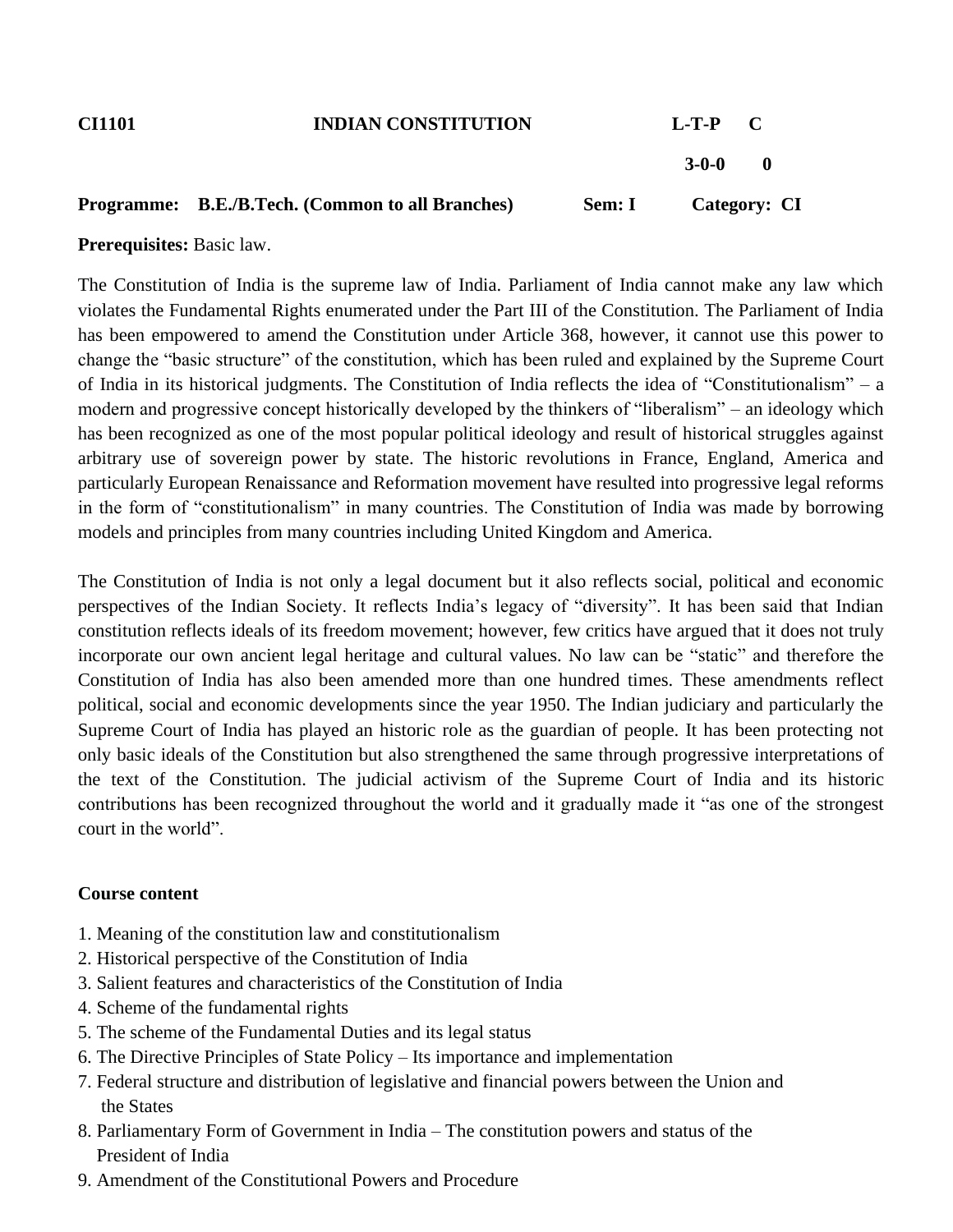- 10. The historical perspectives of the constitutional amendments in India
- 11. Emergency Provisions: National Emergency, President Rule, Financial Emergency
- 12. Local Self Government Constitutional Scheme in India
- 13. Scheme of the Fundamental Right to Equality
- 14. Scheme of the Fundamental Right to certain Freedom under Article 19
- 15. Scope of the Right to Life and Personal Liberty under Article 21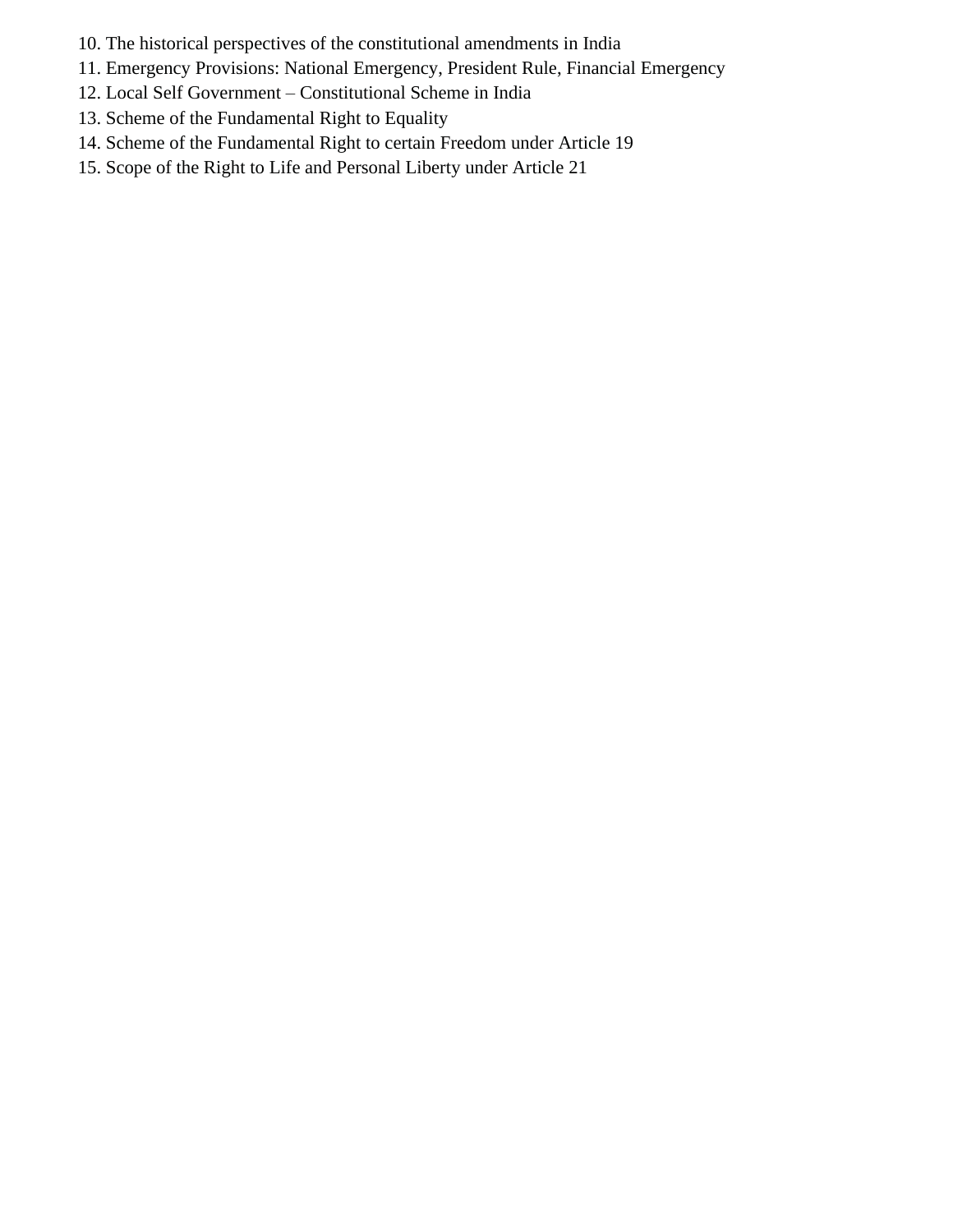| Sl.No.           | <b>COURSE</b>           | <b>COURSE</b>                   | <b>CATEGORY</b> | <b>CONTACT</b> | L              | T                | ${\bf P}$      | $\mathbf C$    |
|------------------|-------------------------|---------------------------------|-----------------|----------------|----------------|------------------|----------------|----------------|
|                  | <b>CODE</b>             | <b>TITLE</b>                    |                 | <b>PERIODS</b> |                |                  |                |                |
| <b>THEORY</b>    |                         |                                 |                 |                |                |                  |                |                |
| 1                | <b>HS1201</b>           | English<br>for                  | <b>HS</b>       |                | 3              | $\overline{0}$   | $\overline{0}$ | $\overline{3}$ |
|                  |                         | Communication                   |                 | 3              |                |                  |                |                |
| $\overline{2}$   | <b>MA1201</b>           | Complex                         | <b>BS</b>       |                |                |                  |                |                |
|                  |                         | Variables<br>and                |                 | $\overline{4}$ | 3              | $\mathbf{1}$     | $\Omega$       | $\overline{4}$ |
|                  |                         | Transforms                      |                 |                |                |                  |                |                |
| 3                | <b>PH1201</b>           | <b>Materials Science</b>        | <b>BS</b>       | $\overline{3}$ | 3              | $\boldsymbol{0}$ | $\overline{0}$ | 3              |
| $\overline{4}$   | <b>EE1202</b>           | Electrical<br><b>Basic</b>      | <b>ES</b>       |                |                |                  |                |                |
|                  |                         | and<br>Electronics              |                 | 3              | 3              | $\theta$         | $\Omega$       | 3              |
|                  |                         | Engineering                     |                 |                |                |                  |                |                |
| 5                | <b>CS1201</b>           | Programming in<br>$\mathcal{C}$ | PC              | 3              | 3              | $\overline{0}$   | $\overline{0}$ | $\overline{3}$ |
| 6                | <b>IT1201</b>           | Information                     | <b>PC</b>       |                |                |                  |                |                |
|                  |                         |                                 |                 | 3              | 3              | $\boldsymbol{0}$ | $\overline{0}$ | $\overline{3}$ |
|                  |                         | Technology                      |                 |                |                |                  |                |                |
|                  |                         | Essentials                      |                 |                |                |                  |                |                |
| <b>PRACTICAL</b> |                         |                                 |                 |                |                |                  |                |                |
| 7                | <b>CS1203</b>           | Programming<br>$\mathbf C$      | <b>ES</b>       | $\overline{4}$ | $\overline{0}$ | $\overline{0}$   | $\overline{4}$ | $\overline{2}$ |
| 8                | <b>CE1202</b>           | Laboratory                      | <b>ES</b>       |                |                |                  |                |                |
|                  |                         | Engineering<br>Practices        |                 |                | $\overline{0}$ | $\overline{0}$   | $\overline{4}$ | $\overline{2}$ |
|                  |                         | Laboratory                      |                 | $\overline{4}$ |                |                  |                |                |
| 9                | <b>IT 1202</b>          | Information                     | PC              |                |                |                  |                |                |
|                  |                         | Technology                      |                 |                |                |                  |                |                |
|                  |                         | Essentials                      |                 | $\overline{2}$ | $\overline{0}$ | $\overline{0}$   | $\overline{2}$ | $\mathbf{1}$   |
|                  |                         |                                 |                 |                |                |                  |                |                |
|                  |                         | Laboratory                      |                 |                |                |                  |                |                |
| 10               | <b>MANDATORY COURSE</b> |                                 |                 |                |                |                  |                | $\Omega$       |
|                  | <b>CY1201</b>           | Environmental<br>Science<br>and | <b>MC</b>       | $\mathfrak{2}$ | $\overline{2}$ | $\overline{0}$   | $\overline{0}$ |                |
|                  |                         | Engineering                     |                 |                |                |                  |                |                |
|                  |                         | <b>TOTAL</b>                    |                 | 31             | 20             | $\mathbf{1}$     | 10             | 24             |
|                  |                         |                                 |                 |                |                |                  |                |                |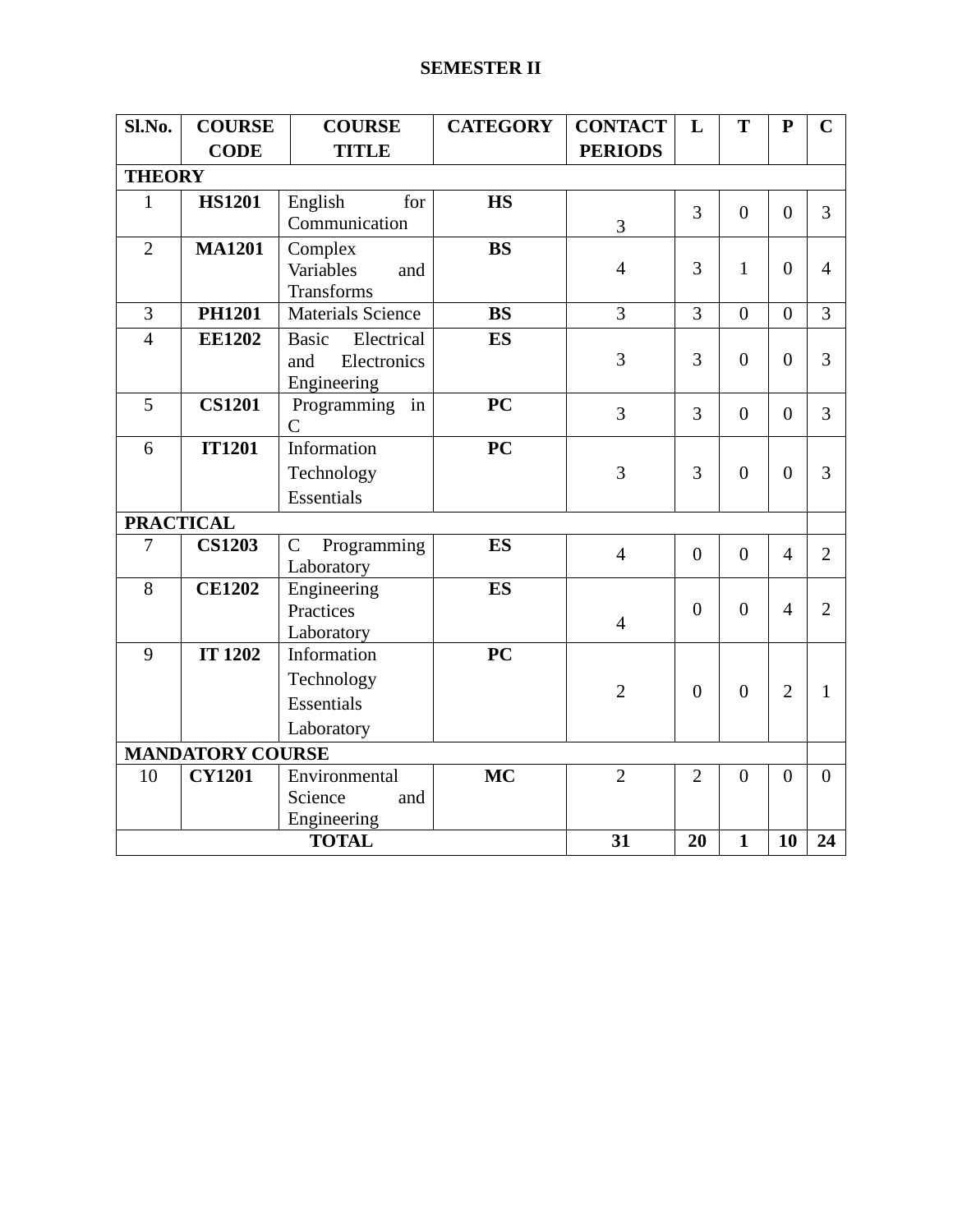### **OBJECTIVES:**

The Course enables the second semester Engineering and Technology students to:

- Improve their language ability to improve the four basic skills of communication (LSRW).
- Enhance the skills and methods to enrich their reading and comprehending ability.
- Strengthen their skills to listen to the lectures and talks related to their fields of studies.
- Foster their ability to write effectively in all contexts.
- Cultivate their oral presentation skills through technical presentations and contribution in group discussions.

#### **Course Outcomes:**

#### **At the end of the course the students will be able to**:

- **CO1:** Read for comprehending and responding in general and professional settings.
- **CO2:** Demonstrate the communication skills (LSRW) in academic, professional and social Environment.
- **CO3**: Participate effectively in formal and informal conversations and express findings and opinions with proper language ability.
- **CO4:** Comprehend conversations and short talks delivered in English.
- **CO5:** Use the language effectively to write with clarity and accuracy in general and technical contexts.

# **UNIT – 1 9 Periods**

**Reading**- Reading for detailed comparison **Listening**- Listening to interviews **Writing**- Developing hints, summarizing **Speaking**- Talk about future plans, arrangements intensions **Language development**-Sentence structures **Vocabulary development-** Synonyms, Antonyms, Adverbs

# **UNIT – 2 9 Periods**

**Reading**-Extended reading **Listening**- Listening to telephonic conversations **Writing**- Formal Letter Writing - Letters for bona fide certificate - to the principal for permission for in plant training, industrial visit, paper presentations, inter college events, Letter to the Editor, Recommendations **Speaking**- Formal conversation **Language development**-Use of Punctuation, Modal verbs **Vocabulary development-** One word substitutes, Common Phrasal verbs

# **UNIT – 3 9 Periods**

**Reading**- Identify topic sentences by reading a short story **Listening**- Listening to TED talks **Writing**-Process/product description **Speaking**- Formal Conversations **Language development**- Relative Clauses, Concord, Error correction **Vocabulary development-** Idioms & Phrases, Minimal pairs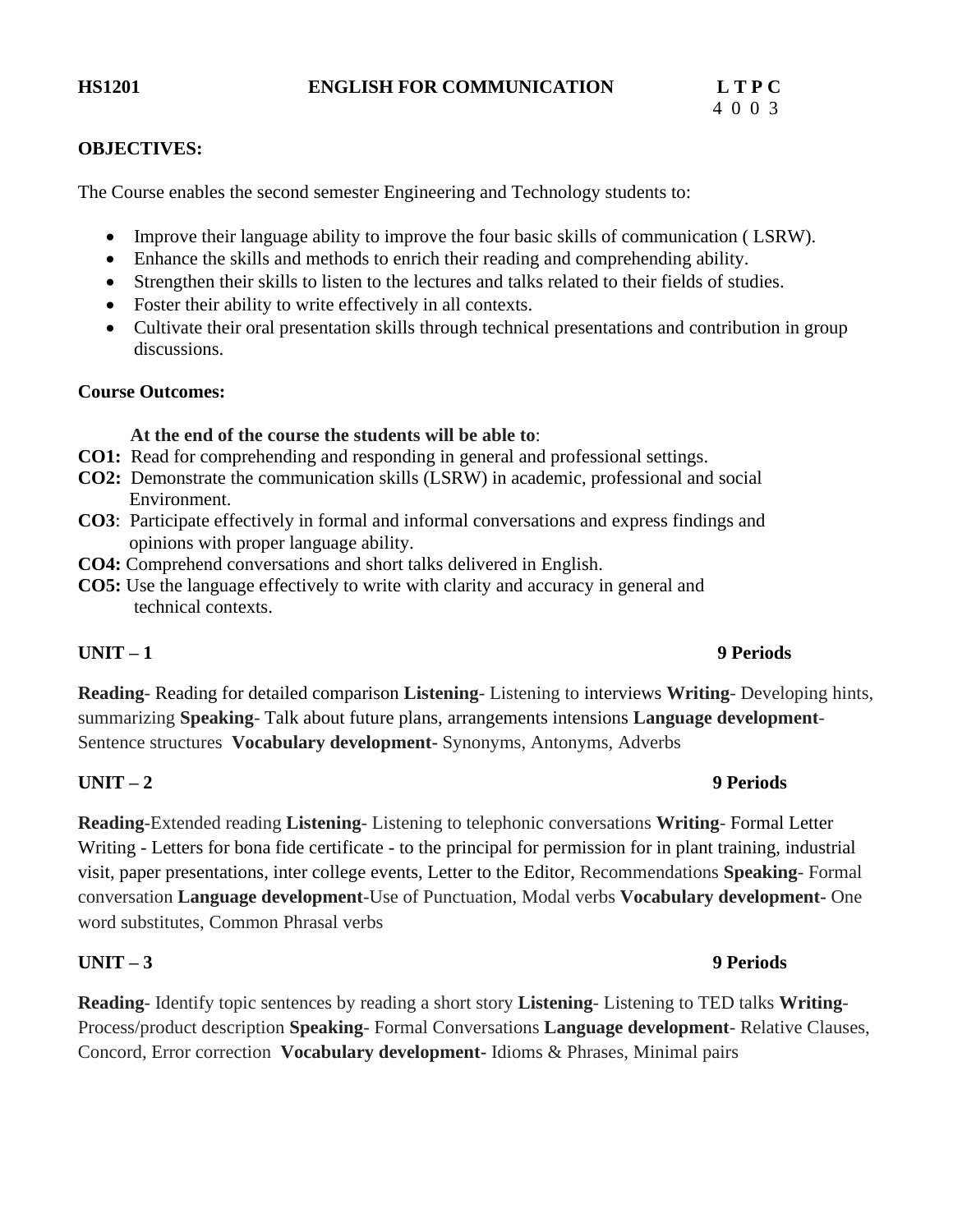**Reading**- Reading newspaper articles **Listening**- Listening to inspirational speeches **Writing**- Essays, Checklist **Speaking**- Technical Presentations **Language development**- Degrees of Comparison **Vocabulary development-** Articles, Cause and Effect Expressions

# **UNIT – 5 9 Periods**

**Reading**- Close reading **Listening**- Listening for summarizing **Writing**- Dialogue conversations **Speaking**- Movie/ Book Review **Language development**- Wh Questions, Yes/ no Questions **Vocabulary development-** Foreign Expressions and its applications, Reference words

# **Total Periods: 45**

# **Extensive Reading:**

• Kalam, Abdul Dr.A.P.J. - The Wings of Fire, Universities press: 1999

# **Reference:**

- Booth-L. Diana, Project Work, Oxford University Press, Oxford: 2014
- Grussendorf, Marion, English for Presentations, Oxford University Press, Oxford: 2007
- Kumar, Suresh. E. Engineering English. Orient Blackswan: Hyderabad,2015
- Dutt P. Kiranmai and RajeevanGeeta. Basic Communication Skills, Foundation Books: 2013
- Means, L. Thomas and Elaine Langlois. English & Communication For Colleges. Cengage Learning ,USA: 2007.

# **Recommended websites:**

- TED.com
- learningenglish.voanews.com
- [islcollective.com](http://www.islcollective.com/)
- examenglish.com
- englishclass101.com

### **UNIT – 4 9 Periods**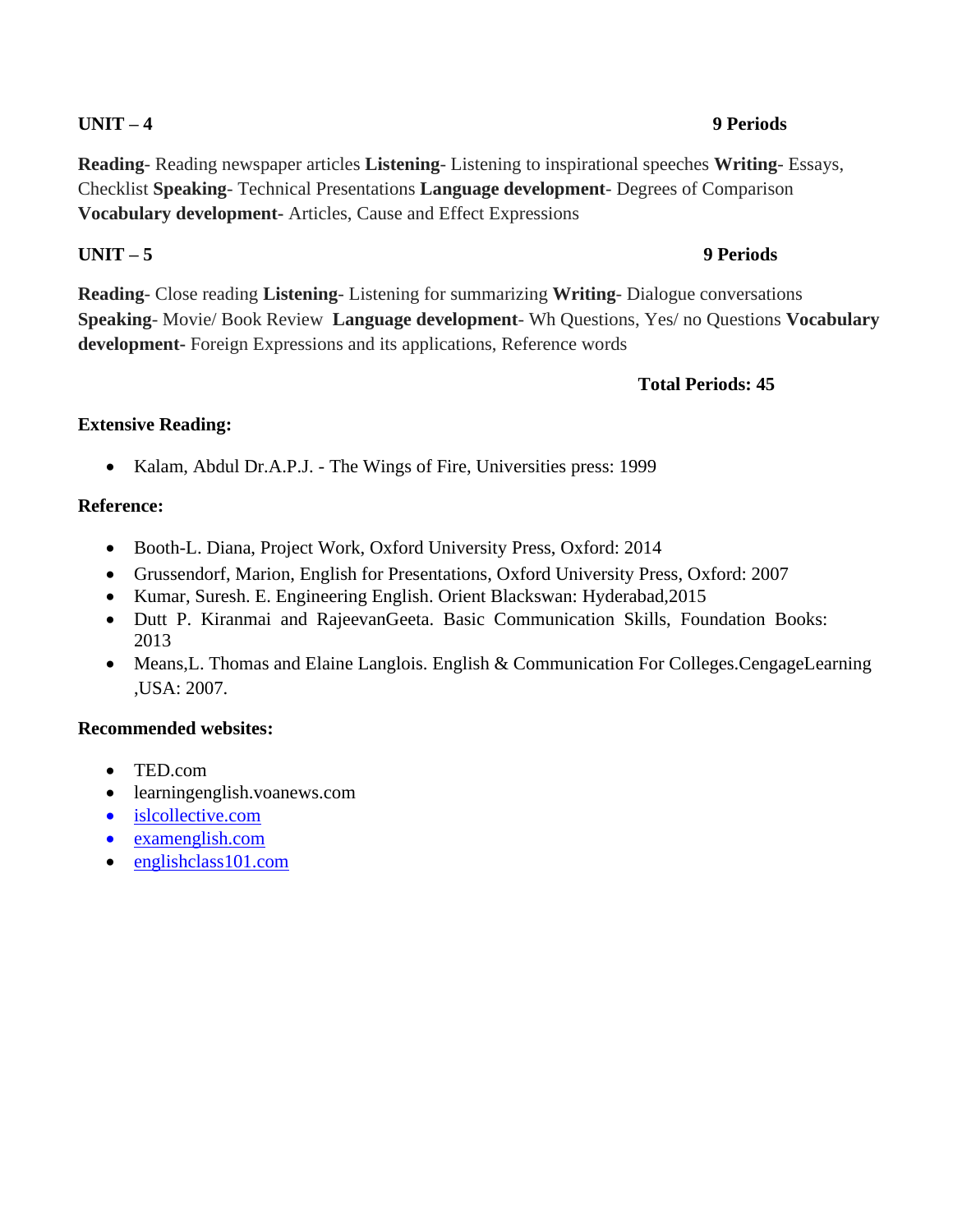# **OBJECTIVES**

- Understand the concept of Divergence and curl and use it in evaluating Line, Surface and Volume integrals.
- Understand C-R equations and use it in the construction of Analytic Functions.
- Understand the methods of Complex Integration using Cauchy's Integral Formula and Cauchy Residue theorem, finding Taylor's and Laurent's Series expansions.
- Find the Laplace Transforms of standard Functions and to find the Inverse Laplace Transform of a function and use it in solving Differential Equations.
- To introduce the effective mathematical tools for the solutions of partial differential equations that model several physical processes and to develop Z transform techniques for discrete time systems

# **UNIT I VECTOR CALCULUS**

Gradient and directional derivative – Divergence and curl – Vector identities – Irrotational and Solenoidal vector fields – Line integral over a plane curve – Surface integral – Area of a curved surface – Volume integral – Green's, Gauss divergence and Stoke's theorems – Verification and application in evaluating line, surface and volume integrals-simple applications involving cubes and rectangular parallelopipeds.

# **UNIT II ANALYTIC FUNCTIONS**

Analytic functions – Necessary and sufficient conditions for analyticity in Cartesian and polar coordinates – Properties – Harmonic conjugates – Construction of analytic function – Conformal mapping – Mapping by functions ( $w = 1/z$ ,  $w = z^2$ Harmonic conjugates – Construction of analytic function – Conforma<br> $w = 1/z$ ,  $w = z^2$ ,  $w = e^z$ ,  $w = \sinh z$ ,  $w = \cosh z$ ) – Bilinear transformation.

# **UNIT III COMPLEX INTEGRATION**

Line integral – Cauchy's integral theorem – Cauchy's integral formula – Taylor's and Laurent's series – Singularities – Residues – Residue theorem – Application of residue theorem for evaluation of real integrals – Use of circular contour and semicircular contour.

# **UNIT IV LAPLACE TRANSFORMS**

Existence conditions – Transforms of elementary functions – Transform of unit step function and unit impulse function – Basic properties – Shifting theorems -Transforms of derivatives and integrals – Initial and final value theorems – Inverse transforms – Convolution theorem –Transform of periodic functions – Application to solution of linear second order ordinary differential equations with constant coefficients.

# **UNIT V Z - TRANSFORMS AND DIFFERENCE EQUATIONS**

Z-transforms - Elementary properties – Inverse Z-transform (using partial fraction and residues) – Initial and final value theorems - Convolution theorem - Formation of difference equations – Solution of difference equations using Z - transform.

# **OUTCOMES**

# **On successful completion of this course, the student will be able to**

- Solve problems using divergence and curl and evaluate line, Surface and Volume integrals.
- Solve problems in Analytic functions and construction of analytic functions using C-R Equations.
- Evaluate problems using Cauchy's integral formula and Cauchy residue theorem and find Taylor's and Laurent's series expansion of a given function.
- Obtain the Laplace Transforms of standard functions.
- Use the effective mathematical tools for the solutions of partial differential equations by using Z transform techniques for discrete time systems.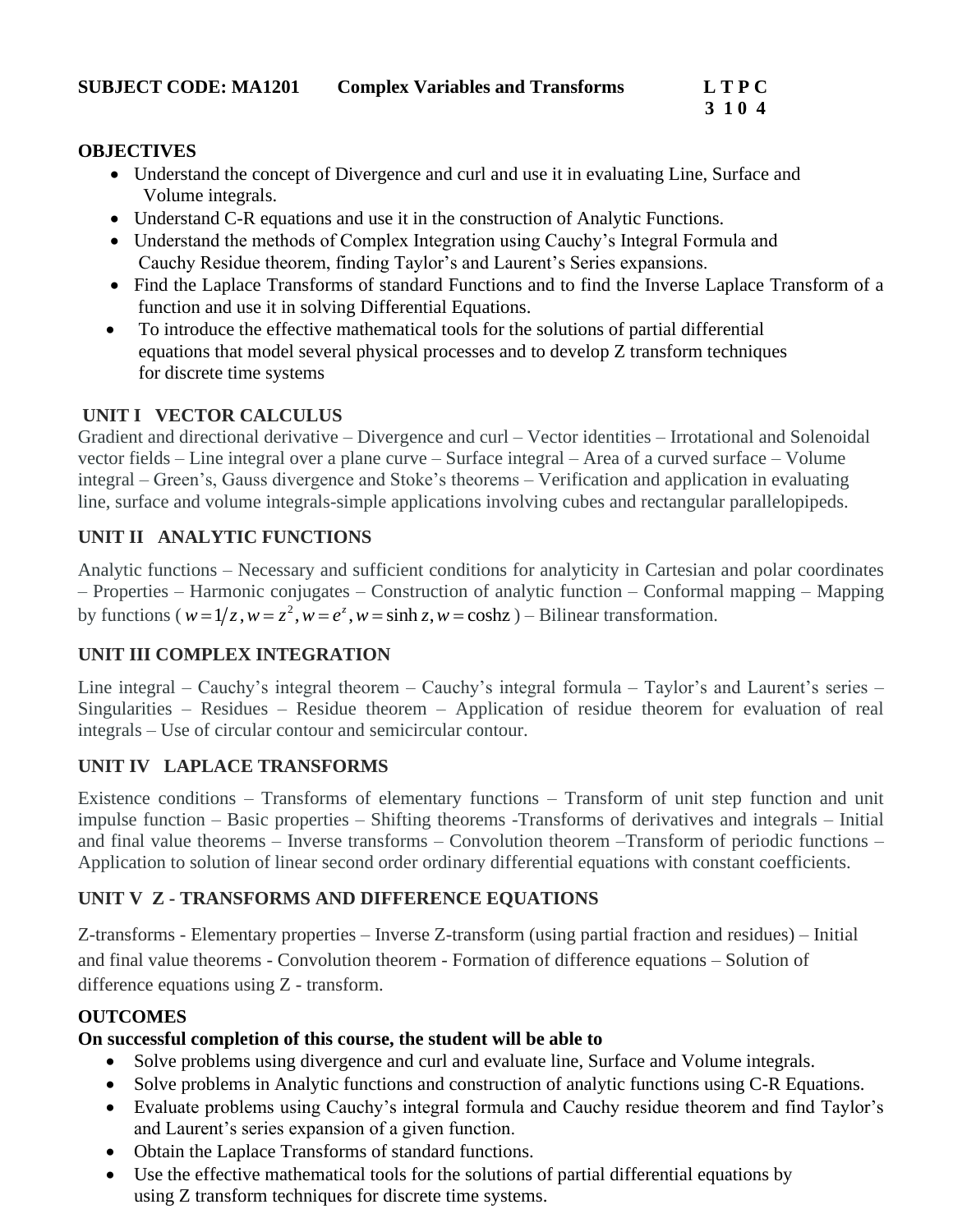### **TEXTBOOKS**

- 1. Grewal, B.S., Higher Engineering Mathematics, 43rd Edition, Khanna Publishers, 2016.
- 2. Erwin Kreyszig, Advanced Engineering Mathematics, 10th Edition, John Wiley & Sons, Inc., 2016.

# **REFERENCE BOOKS**

1. Bali,N.P.,Goyal,M.,Watkins,C.,Advanced Engineering Mathematics,Laxmi Publications Pvt. Limited, 2007.

2. Boyce,W.E.,andDiPrima,R.C.,ElementaryDifferentialEquationsandBoundary Value Problems, Wiley India, 2012.

3. O'Neil. P. V. "Advanced Engineering Mathematics", 7th Edition, Cengage Learning India Pvt., Ltd, New Delhi, 2011.

4.T. Veerarajan, Engineering Mathematics, Tata Mcgraw Hill publications co. ltd, New Delhi.2017.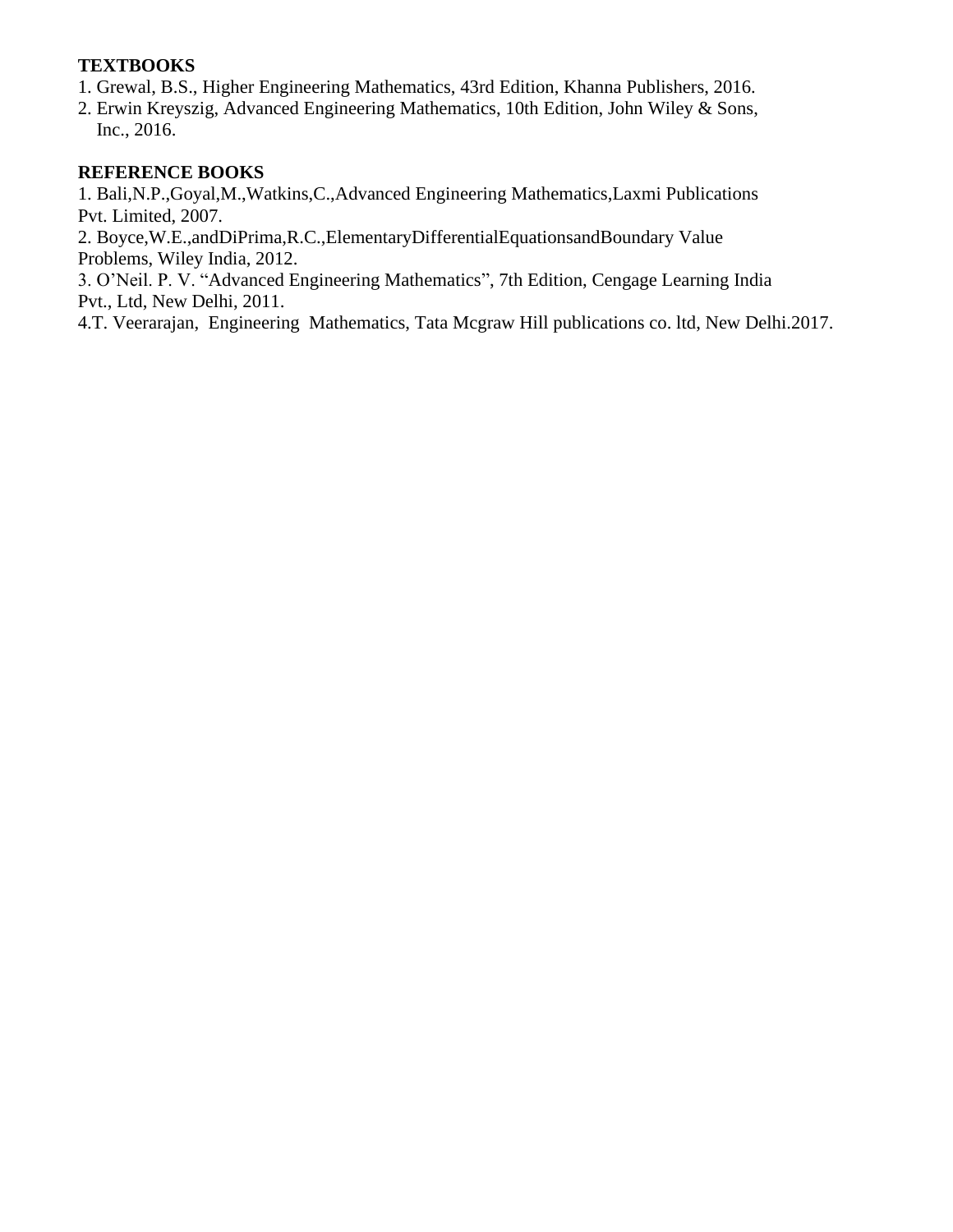#### **EE1202 BASIC ELECTRICAL, ELECTRONICS & MEASUREMENT ENGINEERING L T P C 3 0 0 3**

#### **OBJECTIVES:**

- To learn the fundamental laws, theorems of electrical circuits and also to analyze them
- To study the basic principles of electrical machines and their performance
- To study the different energy sources, protective devices and their field applications
- To understand the fundamentals of electronic circuit constructions
- To understand the principles and operation of measuring instruments and transducers

# **UNIT I ELECTRICAL CIRCUITS ANALYSIS 9**

Ohms Law, Kirchhoff's Law-Instantaneous power- series and parallel circuit analysis with resistive, capacitive and inductive network - nodal analysis, mesh analysis- network theorems –Thevenin's theorem, Norton theorem and superposition theorem, three phase supply-Instantaneous, Reactive and apparent power-star delta conversion.

# **UNIT II ELECTRICAL MACHINES 9**

DC and AC rotating machines: Types, Construction, principle, Emf and torque equation, application - Speed Control- Basics of Stepper Motor – Brushless DC motors- Transformers-Introduction- types and construction, working principle of Ideal transformer-Emf equation

# **UNIT III UTILIZATION OF ELECTRICAL POWER 9**

Overview of Renewable Energy Sources". ( Wind and Solar ), . Illumination by lamps- Energy Saving lamps(Compact Fluorescent Lamp, Cold Cathode Tube, LED bulbs). Domestic refrigerator and air conditioner-Electric circuit, construction and working principle. Li-Ion Battery's Operation & Maintenance. Protection-need for earthing, fuses and circuit breakers – MCB, RCB and ELCB. Energy Tariff calculation for domestic loads.

# **UNIT IV ELECTRONIC CIRCUITS 9**

Introduction to Electron Devices – PN Junction diode, Zener Diode, Transistor)-. Op-amps- Amplifiers, differentiator, integrator, ADC, DAC. Multi vibrator using 555 Timer IC . Voltage regulator IC using LM 723,LM 317.

# **UNIT V ELECTRICAL MEASUREMENT 9**

Characteristics of measurement-errors in measurement, torque in indicating instruments- moving coil and moving iron meters, Energy meter and watt meter. Transducers- classification-RTD, Strain gauge, LVDT, LDR and piezoelectric. functional Block diagram of DSO

# **OUTCOMES:**

# **Upon completion of the course, the students will be able to:**

- Discuss the essentials of electric circuits and analysis
- Discuss the basic operation of electric machines and transformers
- Introduction of renewable sources and recent trends in illumination
- Discuss the basics of electronics components
- Introduction to measurement and metering for electric circuits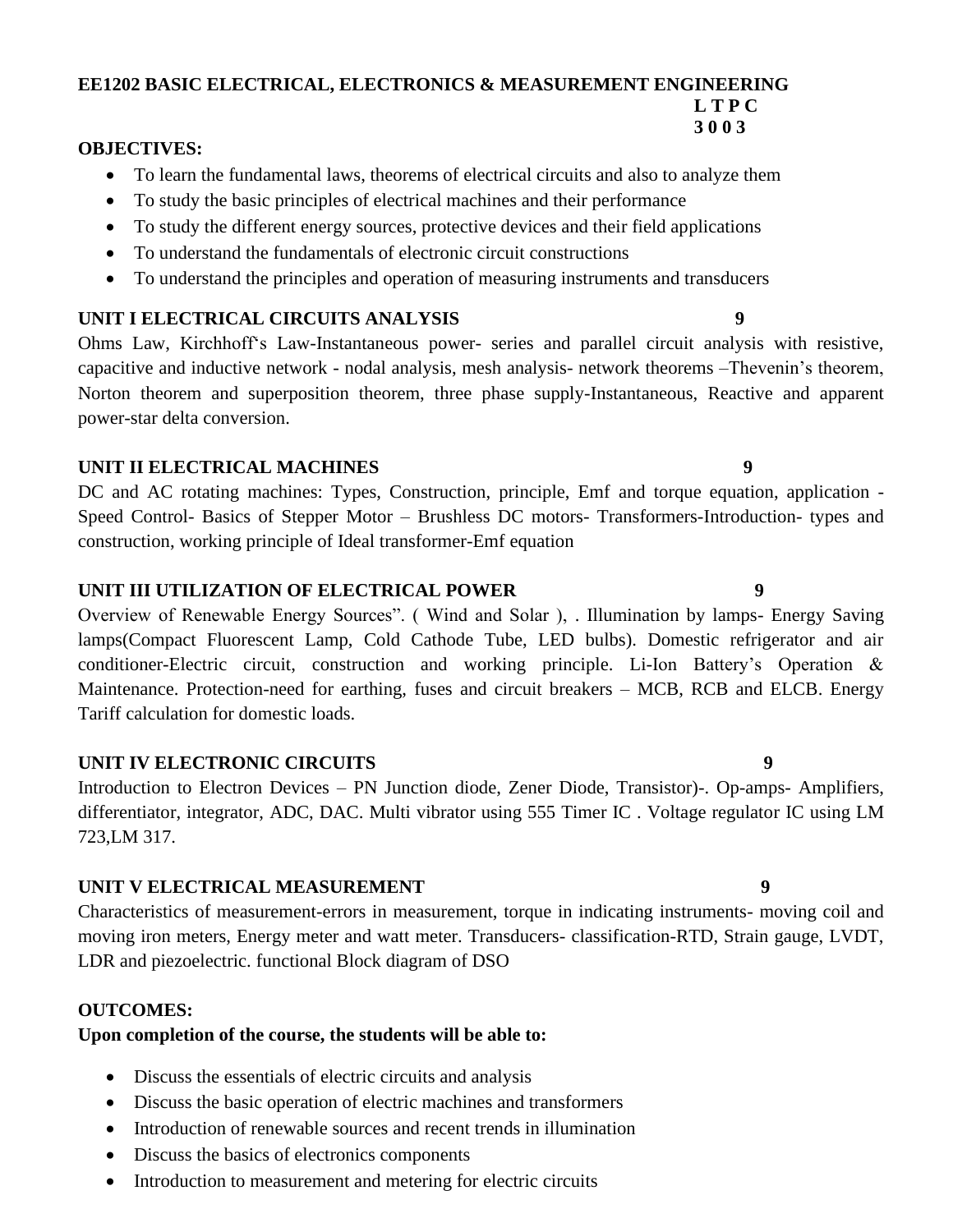#### **TEXT BOOKS:**

1. D.P. Kothari and I.J Nagrath, Basic Electrical and Electronics Engineering, Mc Graw Hill, 2016,Third Edition.

2. M.S. Sukhija and T.K. Nagsarkar, Basic Electrical and Electronic Engineering, Oxford, 2016. **REFERENCES:**

1. S.B. Lal Seksena and Kaustuv Dasgupta, fundaments of Electrical Engineering, Cambridge,2016.

2. B.L. Theraja, Fundamentals of Electrical Engineering and Electronics, Chand & Co, 2008.

3. S.K.Sahdev, Basic of Electrical Engineering, Pearson 2015.

4. John Bird,-Electrical and electronic principles and Technology, Fourth Edition, Elsevier, 2010.

5. Mittle, Mittal, Basic Electrical Engineering, 2nd edition, Tata McGraw-Hill Edition, 2016.

6. C.L.Wadhwa, "Generation, Distribution and utilization of Electrical Energy", New Age international pvt ltd .2003.

#### **CS1201 PROGRAMMING IN C L T P C**

**3 0 0 3**

# **OBJECTIVE:**

- To develop C Programs using basic programming constructs.
- To develop C programs using arrays and strings.
- To develop applications in C using functions and functions.
- To develop applications in C using structures.
- To do input/output and file handling in C.

# **UNIT I BASICS OF C PROGRAMMING 9**

Introduction to programming paradigms - Structure of C program - C programming: Identifiers-Keywords-Data Types - Variables - Constants. Operators: Precedence and Associativity - Expressions

- Input/ Output statements - Decision making statements - Switch statement - Looping statements - Preprocessor directives - Compilation process

# **UNIT II ARRAYS AND STRINGS 8**

Introduction to Arrays: Declaration, Initialization - One dimensional array - Example Program: Computing Mean, Median and Mode - Two dimensional arrays - Example Program: Matrix Operations (Addition, Scaling, Determinant and Transpose) - String- String operations – String Arrays.

# **UNIT Ill FUNCTIONS AND POINTERS 10**

Introduction to functions: Function prototype,-function definition,- function call, - Built-in functions (string functions, , math functions) - Recursion-Types of Recursion - Example Program: Computation of Sine series, Scientific calculator using built-in functions, Binary Search using recursive functions-Storage Classes - Pointers - Pointer operators - Null Pointers- Pointer arithmetic - Arrays and pointers - Array of pointers - Example Program: Sorting of names - Parameter passing: Pass by value, Pass by reference - Example Program: Swapping of two numbers and changing the value of a variable using pass by reference.

# **UNITIV STRUCTURES 9**

Structures-Introduction – need for structure data type – structure definition – Structure declaration – Structure within a structure – Passing structures to functions – Array of structures – Pointers to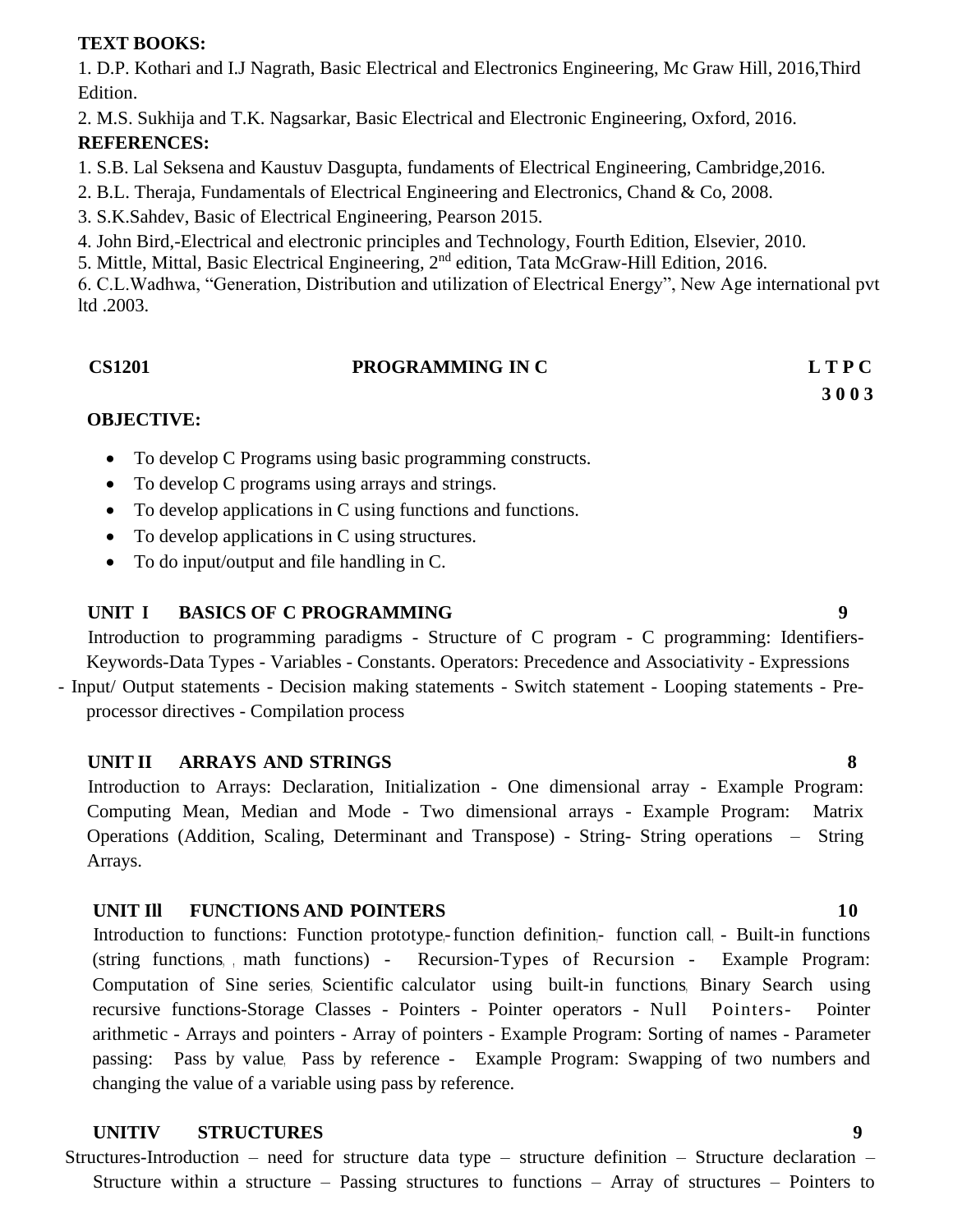structures – Union - Programs using structures and Unions, Enumerated data type-Dynamic Memory Allocation.

# **UNITV FILE PROCESSING 9**

Files - Types of file processing: Sequential access, Random access - Sequential access file -Example Program: Finding average of numbers stored in sequential access file - Random access file - Example Program: Payroll System and Transaction processing using random access files - Command line arguments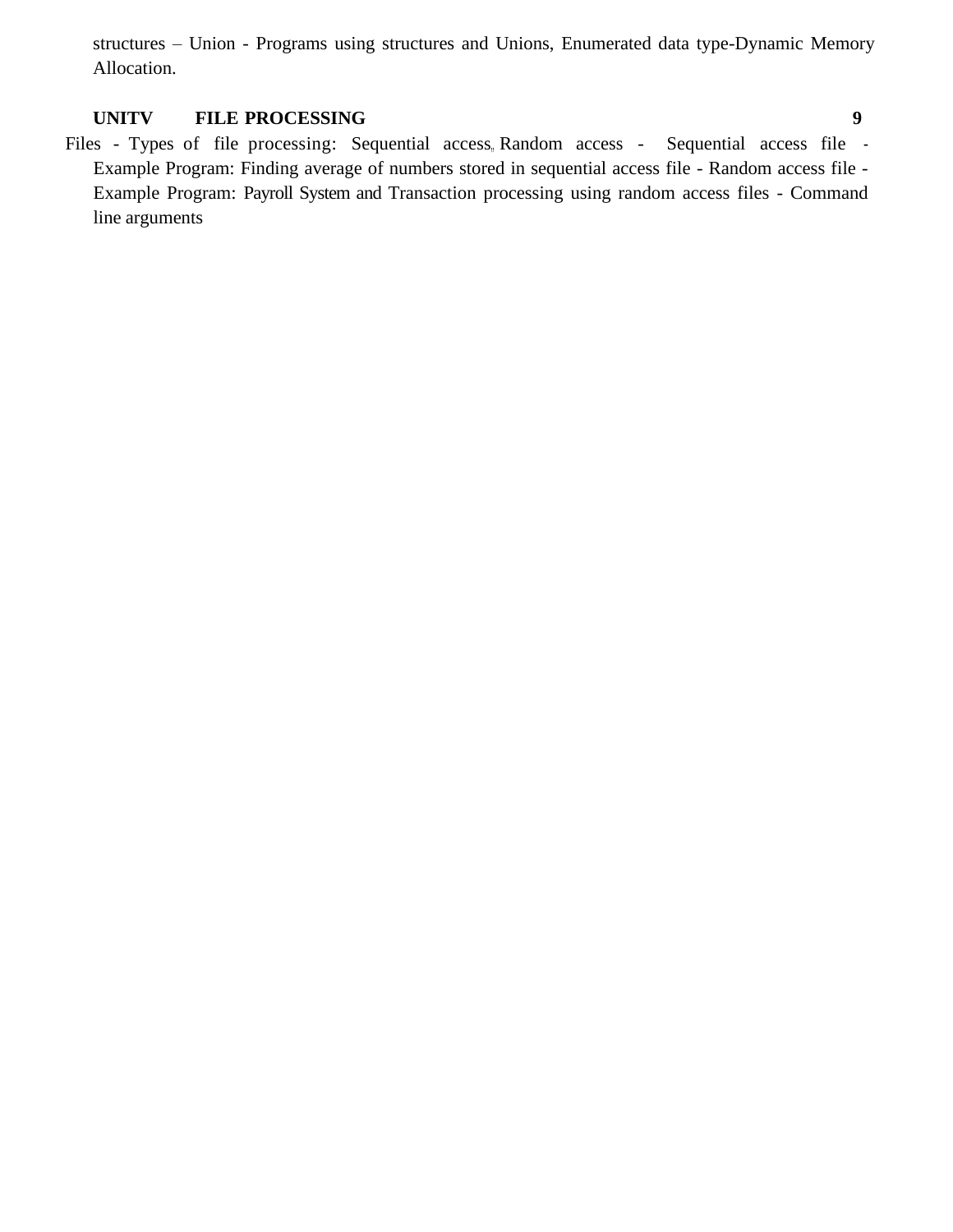# **TOTAL PERIODS:-45 OUTCOMES: Upon completion of the course, the students will be able to**

- Develop simple applications in C using basic constructs
- Design and implement applications using arrays and strings
- Develop and implement applications in C using functions and pointers.
- Develop applications in C using structures.
- Design applications using sequential and random access file Processing.

#### **TEXTBOOKS:**

- 1. Reema Thareja, "Programming in C", Oxford University Press, Second Edition, 2016.
- 2. Kernighan, B.W and Ritchie,D.M, "The C Programming language", Second Edition, Pearson Education, 2006

#### **REFERENCES:**

1. Paul Deitel and Harvey Deitel, "C How to Program", Seventh edition, Pearson Publication

2. Juneja, B. Land Anita Seth, "Programming in C", CENGAGE Learning India pvt. Ltd., 2011

- 3. Pradip Dey, Manas Ghosh, "Fundamentals of Computing and Programming in C", First Edition, Oxford University Press, 2009.
- 4. Anita Goel and Ajay Mittal, "Computer Fundamentals and Programming in C", Dorling

Kindersley (India) Pvt. Ltd., Pearson Education in South Asia, 2011.

5. Byron S. Gottfried, "Schaum's Outline of Theory and Problems of Programming with C",McGraw-Hill Education, 1996.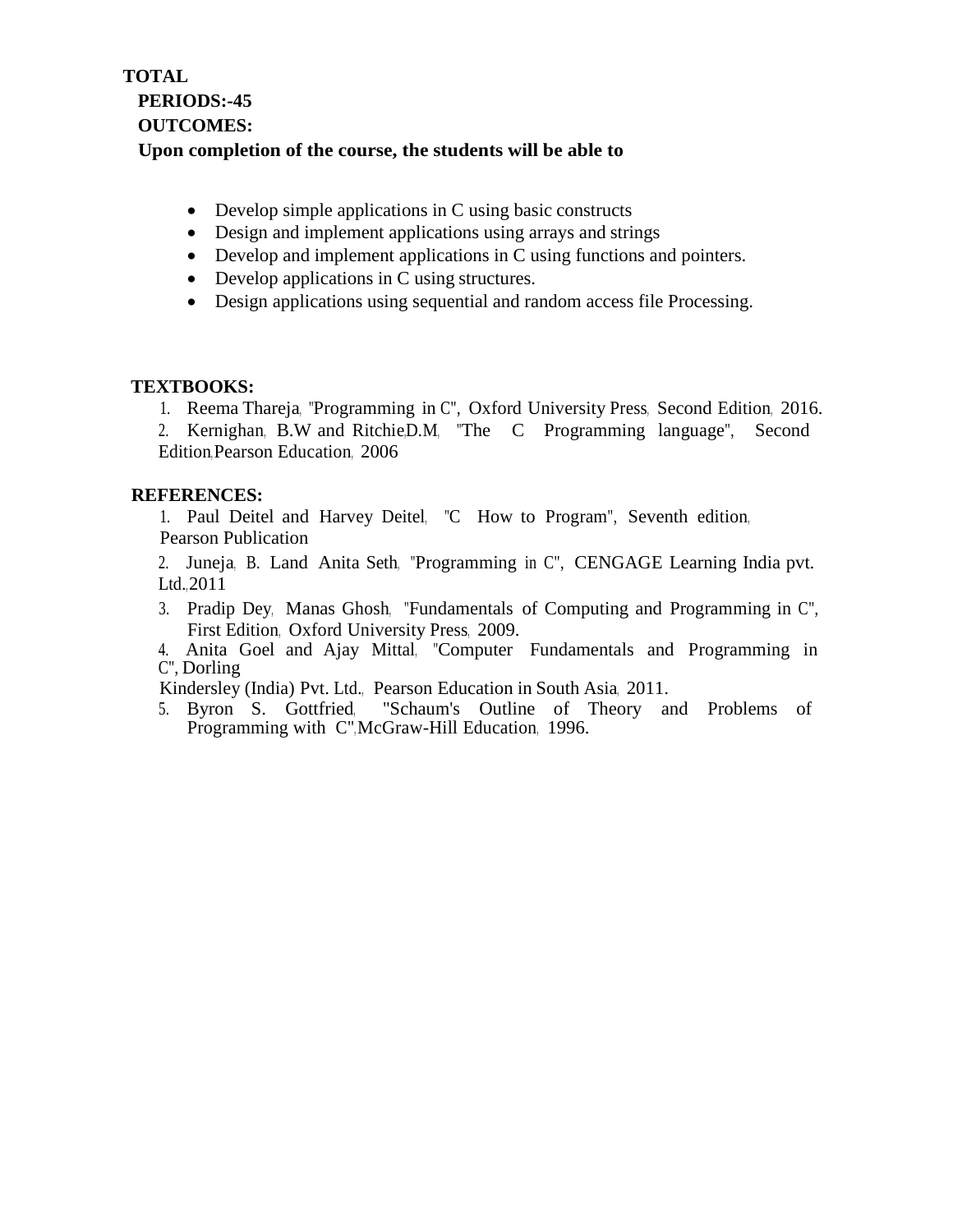#### **COURSE OBJECTIVES:**

- To acquire the concepts of web essentials
- To know the basics of scripting languages.
- To understand Network Essentials related to information Technology
- To understand Mobile Communication Essentials
- To understand various applications related to Information technology

# **UNIT I WEB ESSENTIALS 9**

Creating a Website - Working principle of a Website - Browser fundamentals - Authoring tools - Types of servers: Application Server - Web Server - Database Server

# **UNIT II SCRIPTING ESSENTIALS 9**

- Need for Scripting languages Types of scripting languages Client side scripting Server side scripting – PHP : Introduction to PHP-Incorporating PHP Within HTML
- -The Structure of PHP Using Comments Basic Syntax -Variables -Operators Variable Assignment -Multiple-Line Commands - The Difference Between the echo and print Commands - Functions - Variable Scope.

# **UNIT-III NETWORKING ESSENTIALS 9**

What is a Computer Network? – Network fundamentals – The Internet & World Wide Web – Network Applications: Discovery, Communication, Collaboration, and Education.

# **UNIT IV MOBILE COMPUTING ESSENTIALS 9**

Wireless Technologies – Wireless Computer Networks & Internet access –Mobile Computing & Mobile Commerce – The Internet of Things –Wireless Security.

# **UNIT V APPLICATION ESSENTIALS 9**

Creation of simple interactive applications - Simple database applications - Multimedia applications - Design and development of information systems – Personal Information System – Information retrieval system – Social networking applications.

#### **TOTAL: 45 PERIODS COURSE OUTCOMES:**

On Completion of the course, the students should be able to:

- Design and deploy web-sites
- Design and deploy simple web-applications using PHP
- Gain knowledge on Basics of Networking
- Apply the concepts of Mobile communications.
- Develop information system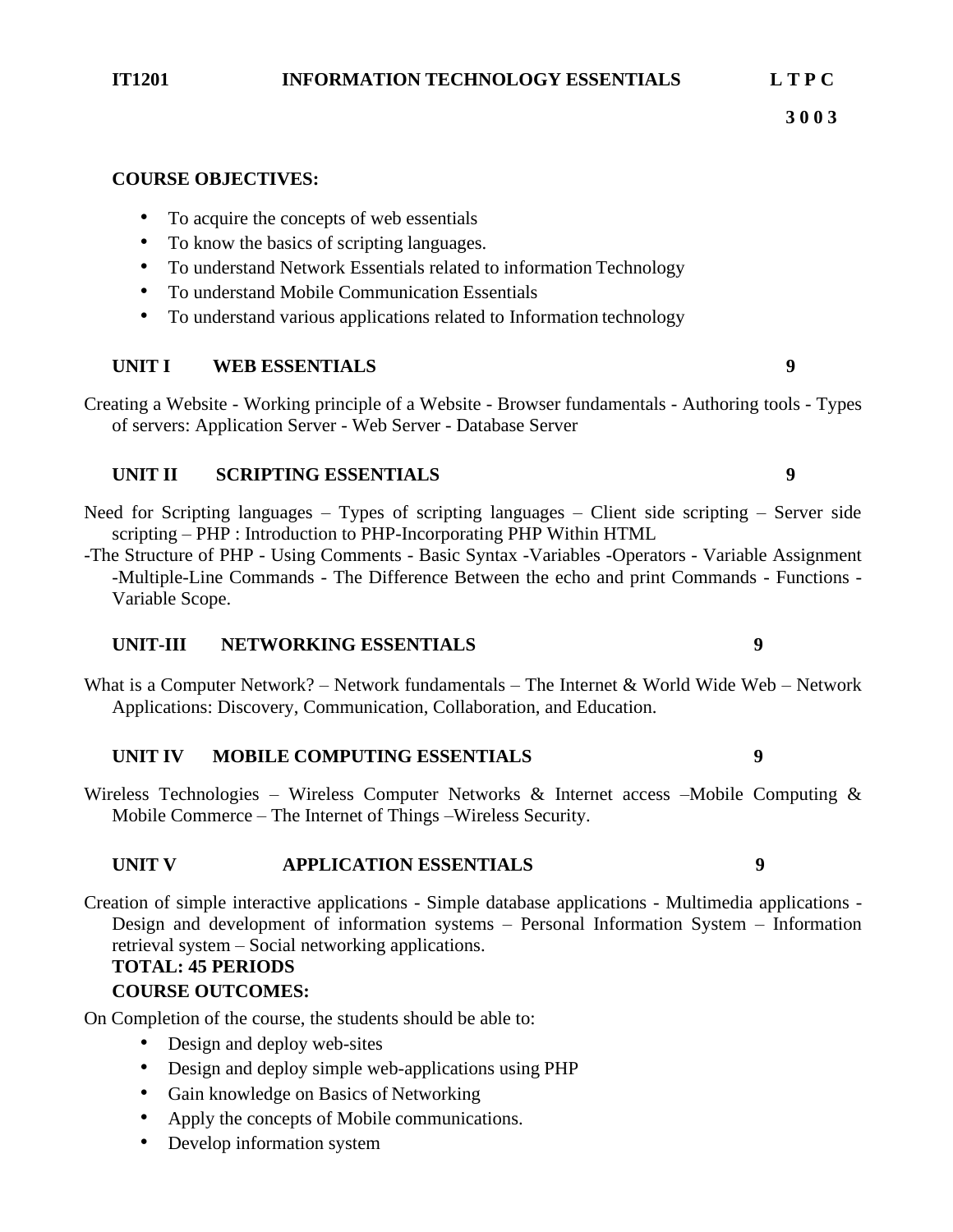#### **TEXT BOOKS:**

1. Robin Nixon, "Learning PHP, MySQL, JavaScript, CSS & HTML5" Third Edition, O'REILLY, 2014.

2. R. Kelly Rainer , Casey G. Cegielski , Brad Prince, Introduction to Information Systems, Fifth Edition, Wiley Publication, 2014.

#### **REFERENCE BOOKS:**

1. Gottapu Sasibhushana Rao, "Mobile Cellular Communication", Pearson, 2012.

2. James F. Kurose, ―Computer Networking: A Top-Down Approach‖, Sixth Edition, Pearson, 2012.

3. it-ebooks.org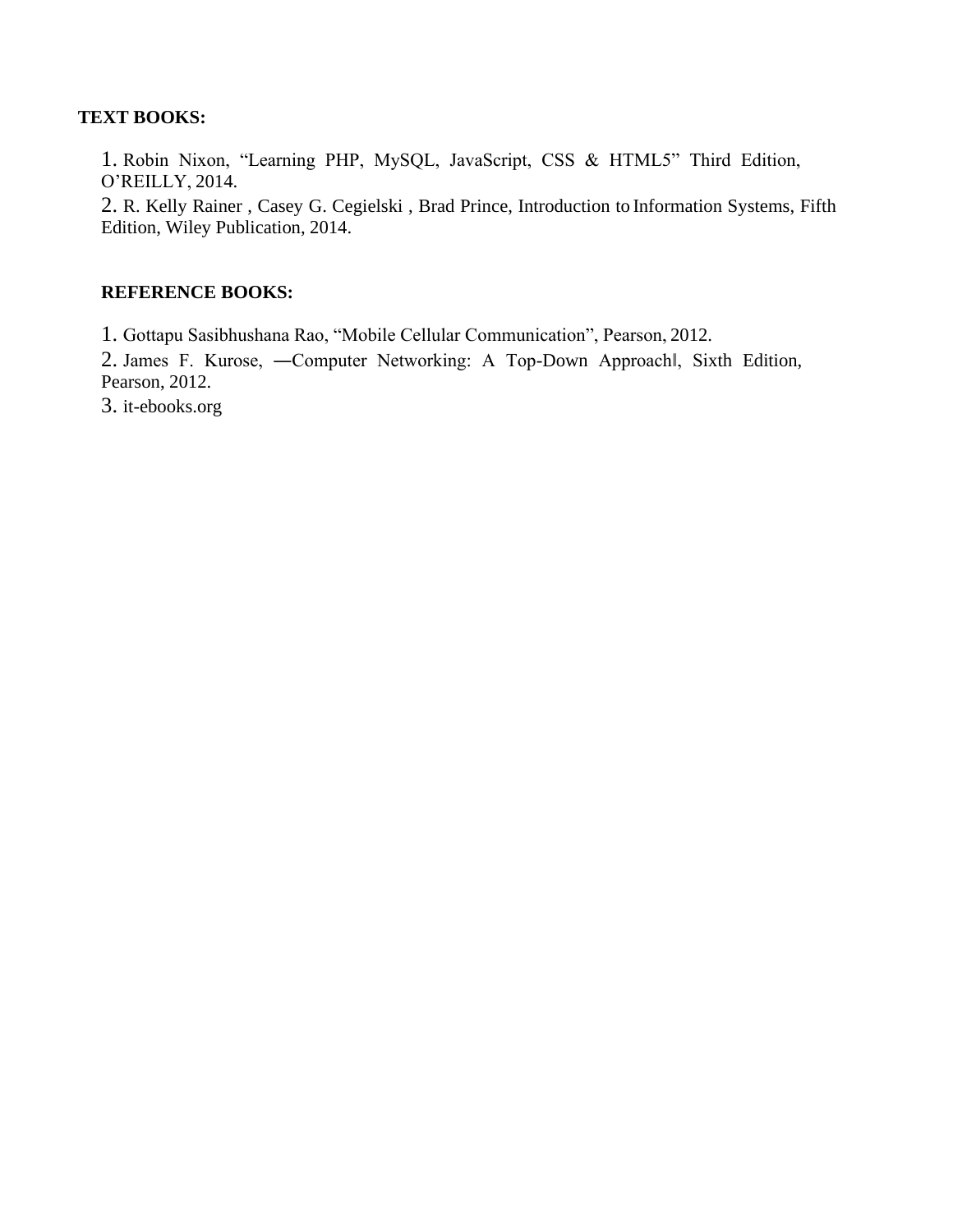**0 0 4 2**

# **Course Objectives:-**

- To develop programs in C using basic constructs.
- To develop programs in C using control statements.
- To develop applications in C using arrays, strings, pointers.
- To develop applications in C using functions, structures.
- To develop applications in C using file processing
- **1.** Input and Output statements
- **2.** Control statements Branching & Looping
	- a) Write a C program to generate Pascal's triangle.
	- b) Write a C program, which takes two integer operands and one operator form the user, performs the operation and then prints the result. (Consider the operators  $+, \cdot, *, ',\%$ and use Switch Statement)
	- c) Write a C program to find the sum of individual digits of a positive integer.
	- d) A Fibonacci sequence is defined as follows: the first and second terms in the sequence are 0 and 1. Subsequent terms are found by adding the preceding two terms in the sequence. Write a C program to generate the first n terms of the sequence.
	- e) Write a C program to generate all the prime numbers between 1 and n, where n is a value supplied by the user.
	- f) Write a C program to swap Numbers Using Temporary Variables.
- **3.** Arrays
	- a) Write a C program to search an array element using linear search.
	- b) Write a C program to find both the larges and smallest number in a list of integers.
	- c) Write a C program that uses functions to perform the following:
		- i) Addition of Two Matrices
		- ii)Multiplication of Two Matrices
	- d) Write a C program to implement Bubble sort.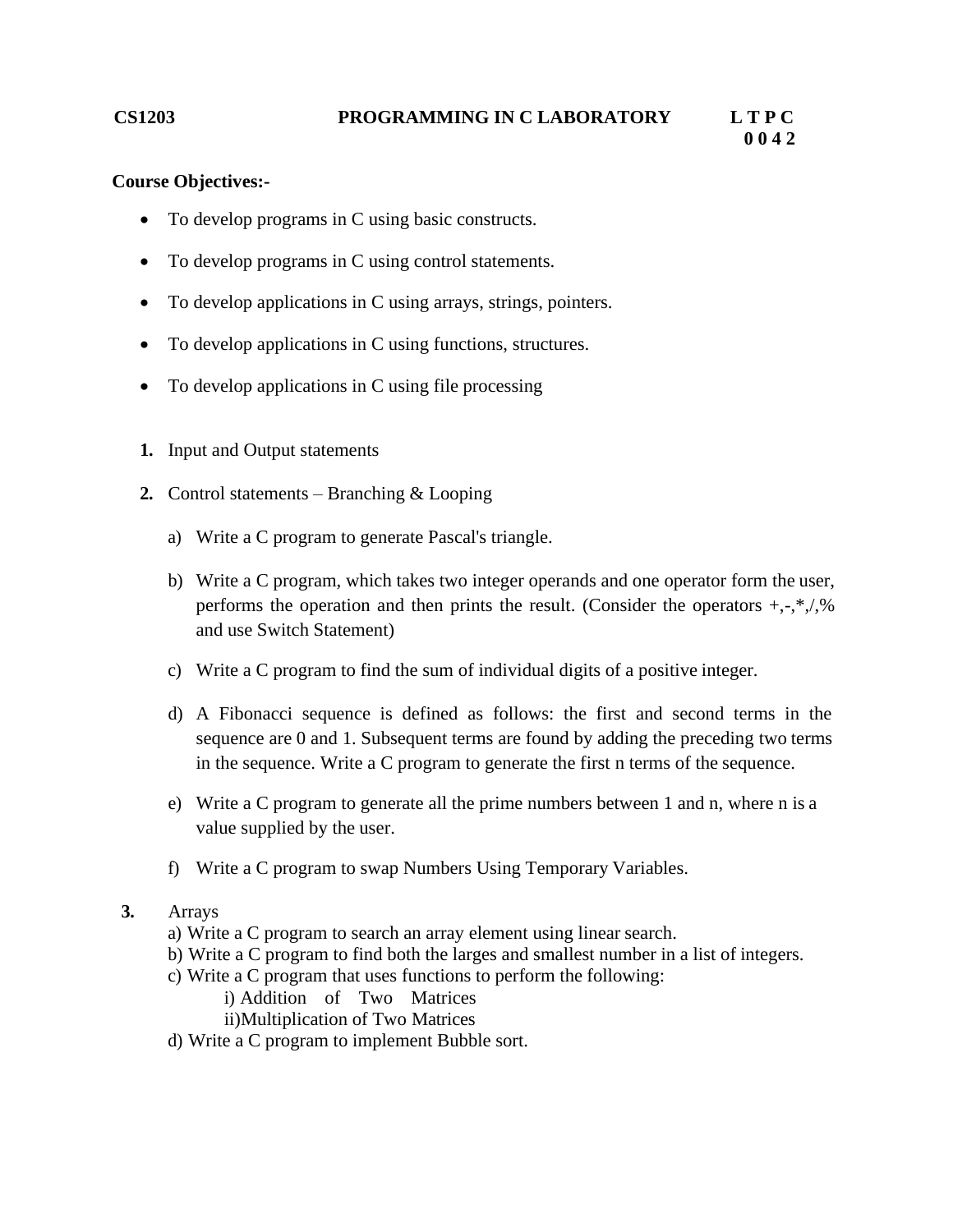# **4.** Strings

- a) Write a C program that uses functions to perform the following operations:
- i) To insert a sub-string in to given main string from a given position.
- ii) To delete n Characters from a given position in a given string.
- b) Write a C program to determine if the given string is a palindrome or not
- **5.** Functions & Pointers:

Write C programs that use recursive functions

- i) To find factorial of given number
- ii) To solve Towers of Hanoi Problem.
- iii) To swap the variables using call by value and call by reference.
- **6.** a. Generate mark sheet of students using structures.
- 6. b. Compute salary slip for five employees using structures and functions.

7. Insert, Update, delete and append telephone details of an individual or a company into a telephone directory using random access file.

# **TOTAL PERIODS:- 60**

# **Upon completion of the course, the students will be able to**

- Develop C programs for simple applications making use of basic constructs
- Develop C programs for control statements.
- Develop C programs involving arrays, strings and pointers.
- Develop C programs involving functions, and structures.
- Design applications using sequential and random access file processing.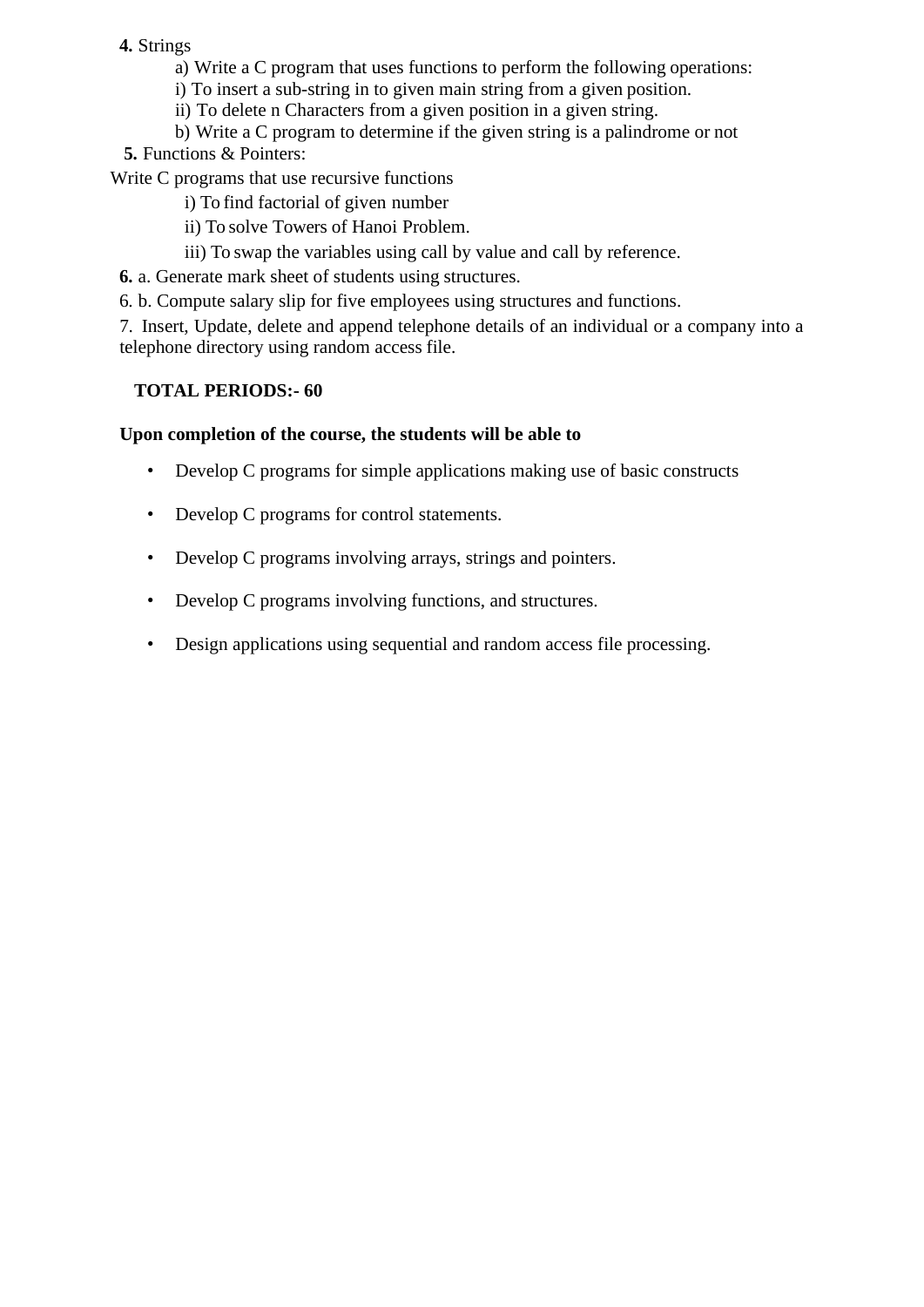#### **SUB CODE: CE 1202 ENGINEERING PRACTICES LABORATORY L T P C**

 **0 0 4 2** 

#### **OBJECTIVES:**

To provide exposure to the students with hands on experience on various basic engineering practices in Civil, Mechanical, Electrical and Electronics Engineering.

#### **GROUP A (CIVIL & MECHANICAL)**

#### **I CIVIL ENGINEERING PRACTICE 13**

#### **Buildings:**

(a) Study of plumbing and carpentry components of residential and industrial buildings.

Safety aspects.

#### **Plumbing Works:**

- (a) Study of pipeline joints, its location and functions: valves, taps, couplings, Unions, reducers, elbows in household fittings.
- (b) Study of pipe connections requirements for pumps and turbines.
- (c) Preparation of plumbing line sketches for water supply and sewage works.
- (d) Hands-on-exercise: Basic pipe connections Mixed pipe material connection .pipe connections

with different joining components.

(e) Demonstration of plumbing requirements of high-rise buildings.

# **Carpentry using Power Tools only:**

- (a) Study of the joints in roofs, doors, windows and furniture.
- (b) Hands-on-exercise: Wood work, joints by sawing, planing and cutting.

#### **II MECHANICAL ENGINEERING PRACTICE 18**

Welding:

- (a) Preparation of butt joints, lap joints and T- joints by Shielded metal arc welding.
- (b) Gas welding practice

Basic Machining: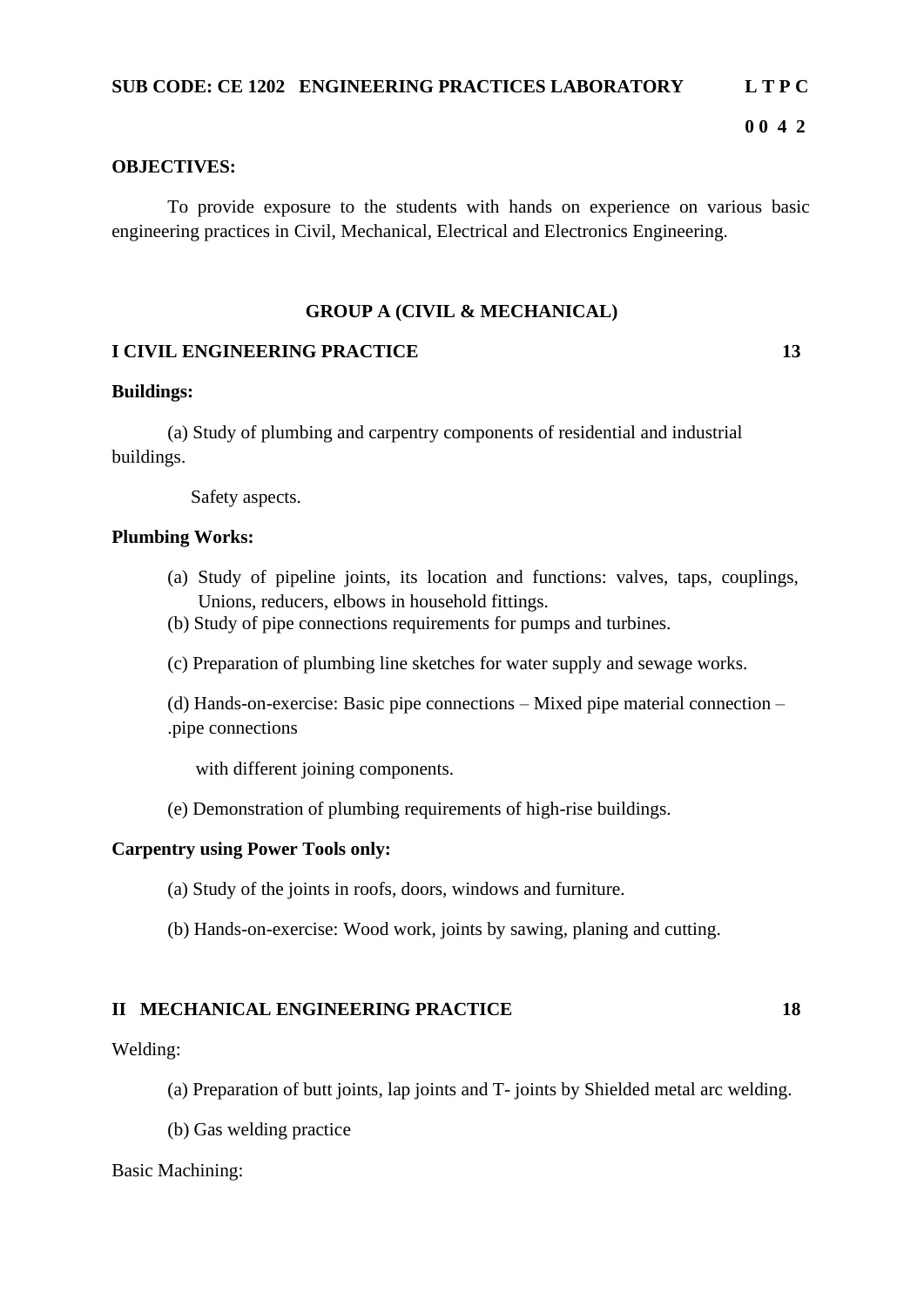(a) Simple Turning and Taper turning

(b) Drilling Practice

Sheet Metal Work:

- (a) Forming & Bending:
- (b) Model making Trays and funnels.
- (c) Different type of joints.

Machine assembly practice:

- (a) Study of centrifugal pump
- (b) Study of air conditioner

Demonstration on:

(a) Smithy operations, upsetting, swaging, setting down and bending. Example –

Exercise – Production of hexagonal headed bolt.

(b) Foundry operations like mould preparation for gear and step cone pulley.

(c) Fitting – Exercises – Preparation of square fitting and  $V$  – fitting models.

#### **GROUP -B (ELECTRICAL & ELECTRONICS)**

#### **III ELECTRICAL ENGINEERING PRACTICE 13**

1. Residential house wiring using switches, fuse, indicator, lamp and energy meter.

- 2. Fluorescent lamp wiring.
- 3. Stair case wiring

4. Measurement of electrical quantities – voltage, current, power & power factor in RLC

circuit.

5. Measurement of energy using single phase energy meter.

6. Measurement of resistance to earth of electrical equipment.

### **IV ELECTRONICS ENGINEERING PRACTICE 16**

1. Study of Electronic components and equipments – Resistor, colour coding measurement

of AC Signal parameter (peak-peak, rms period, frequency) using CR.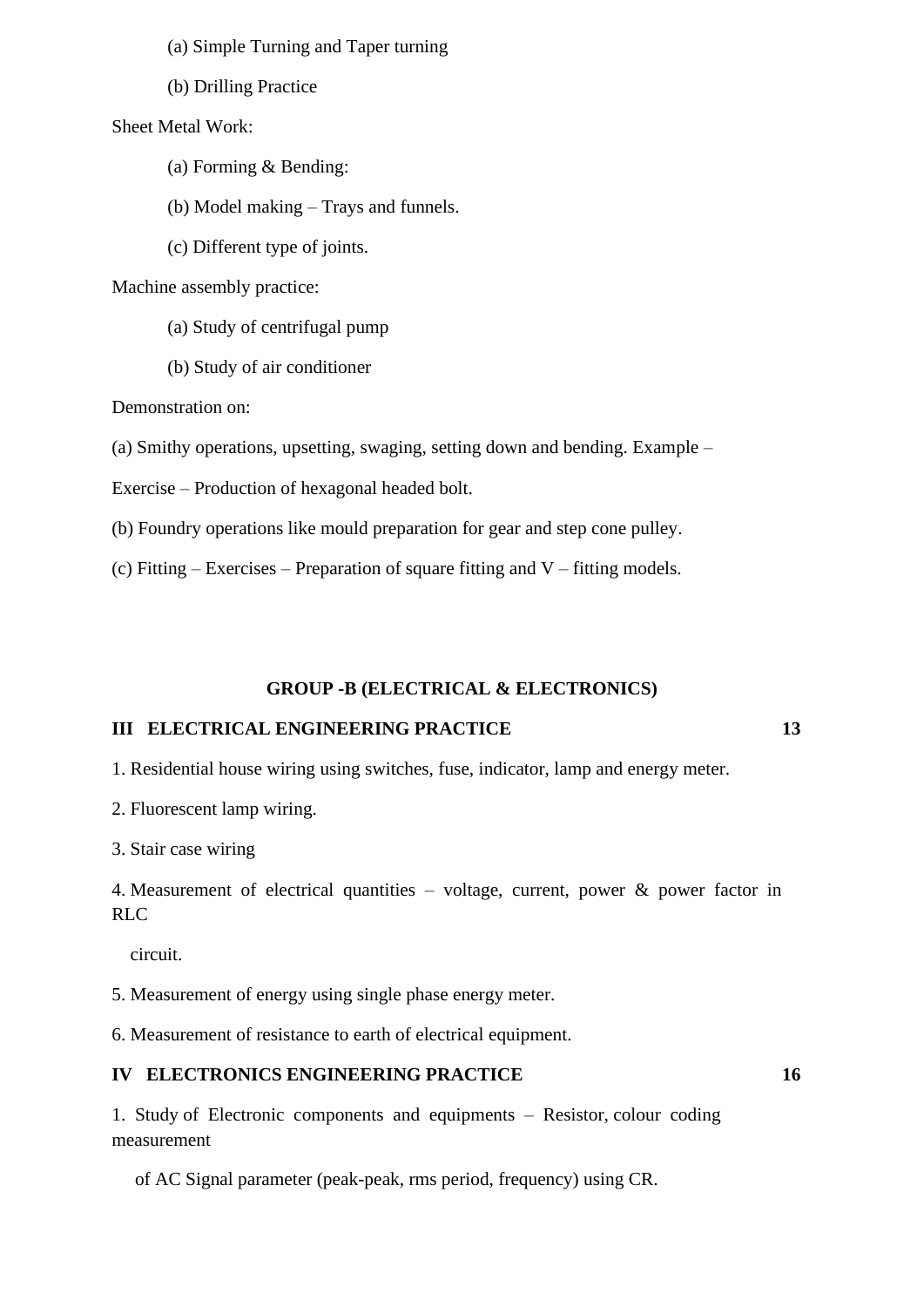- 2. Study of logic gates AND, OR, EX-OR and NOT.
- 3. Generation of Clock Signal.

4. Soldering practice – Components Devices and Circuits – Using general purpose PCB.

5. Measurement of ripple factor of HWR and FWR.

#### **TOTAL: 60 PERIODS**

### **OUTCOMES:**

On successful completion of this course, the student will be able to

- 1. Fabricate carpentry components and pipe connections including plumbing works.
- 2. Use welding equipments to join the structures.
- 3. Carry out the basic machining operations
- 4. Make the models using sheet metal works
- 5. Illustrate on centrifugal pump, Air conditioner, operations of smithy, foundry and fittings
- 6. Carry out basic home electrical works and appliances
- 7. Measure the electrical quantities
- 8. Elaborate on the components, gates, soldering practices.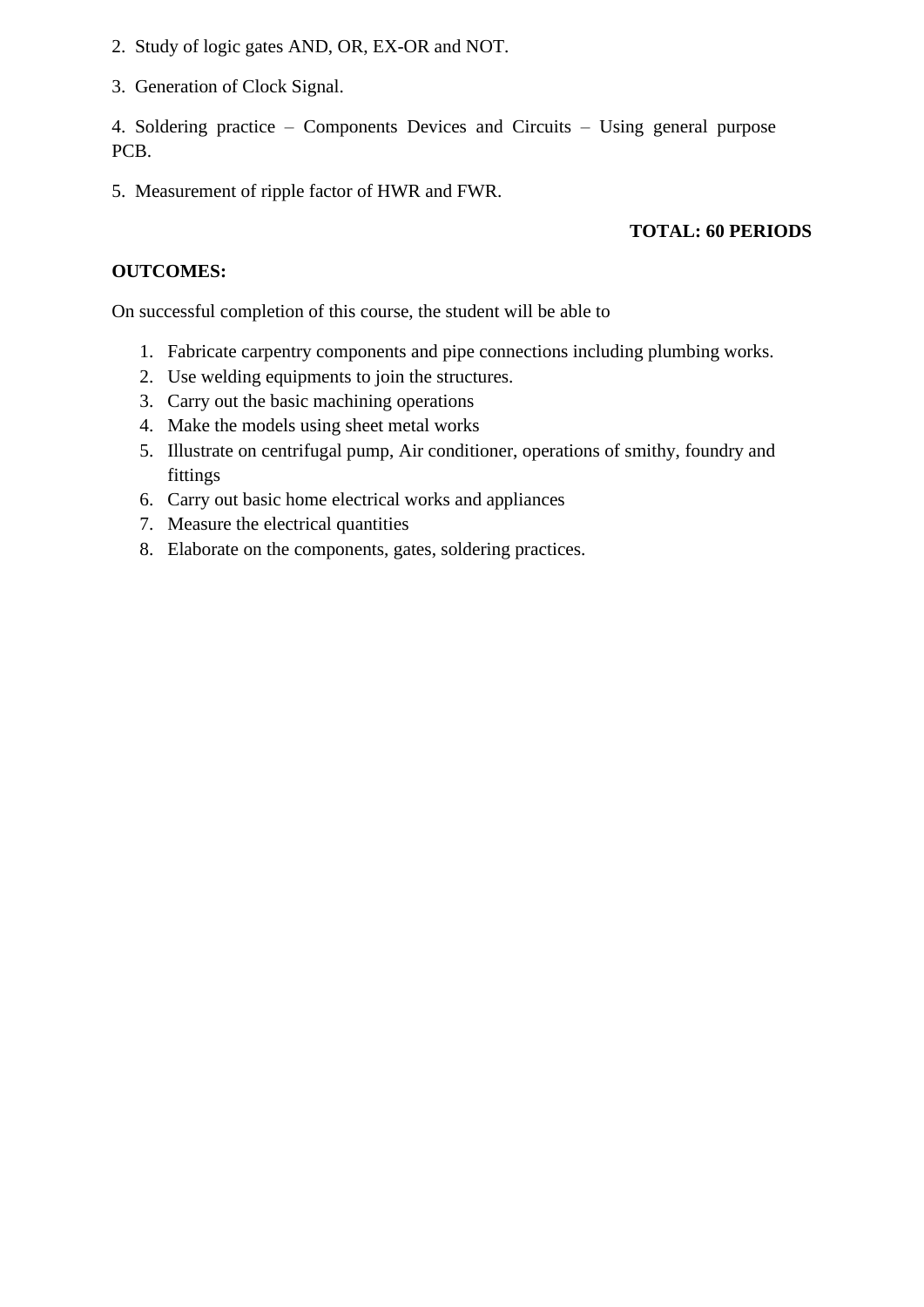### **IT1202 INFORMATION TECHNOLOGY ESSENTIALS LAB L T P C**

**0 0 2 1**

# **COURSE OBJECTIVES:**

- To Write Simple Scripts for the creation of Websites
- To Create various Information Technology enabled Applications
- 1. Creation of interactive web sites Design using HTML and authoring tools
- 2. Creation of simple PHP scripts Dynamism in web sites
- 3. Handling multimedia content in web sites
- 4. Database applications using PHP and MySQL
- 5. Study of computer networking components
- 6. Creation of information retrieval system using web, PHP and MySQL
- 7. Study of Technologies associated with mobile devices
- 8. Creation of Personal Information System

# **COURSE OUTCOMES:**

On Completion of the course, the students should be able to:

- Design interactive websites using basic HTML tags, different styles, linksand with all Basic control elements.
- Create client side and server side programs using scripts using PHP.
- Design dynamic web sites and handle multimedia components.
- Create applications with PHP connected to database.
- Create Personal Information System.
- Implement the technologies behind computer networks and mobile communication.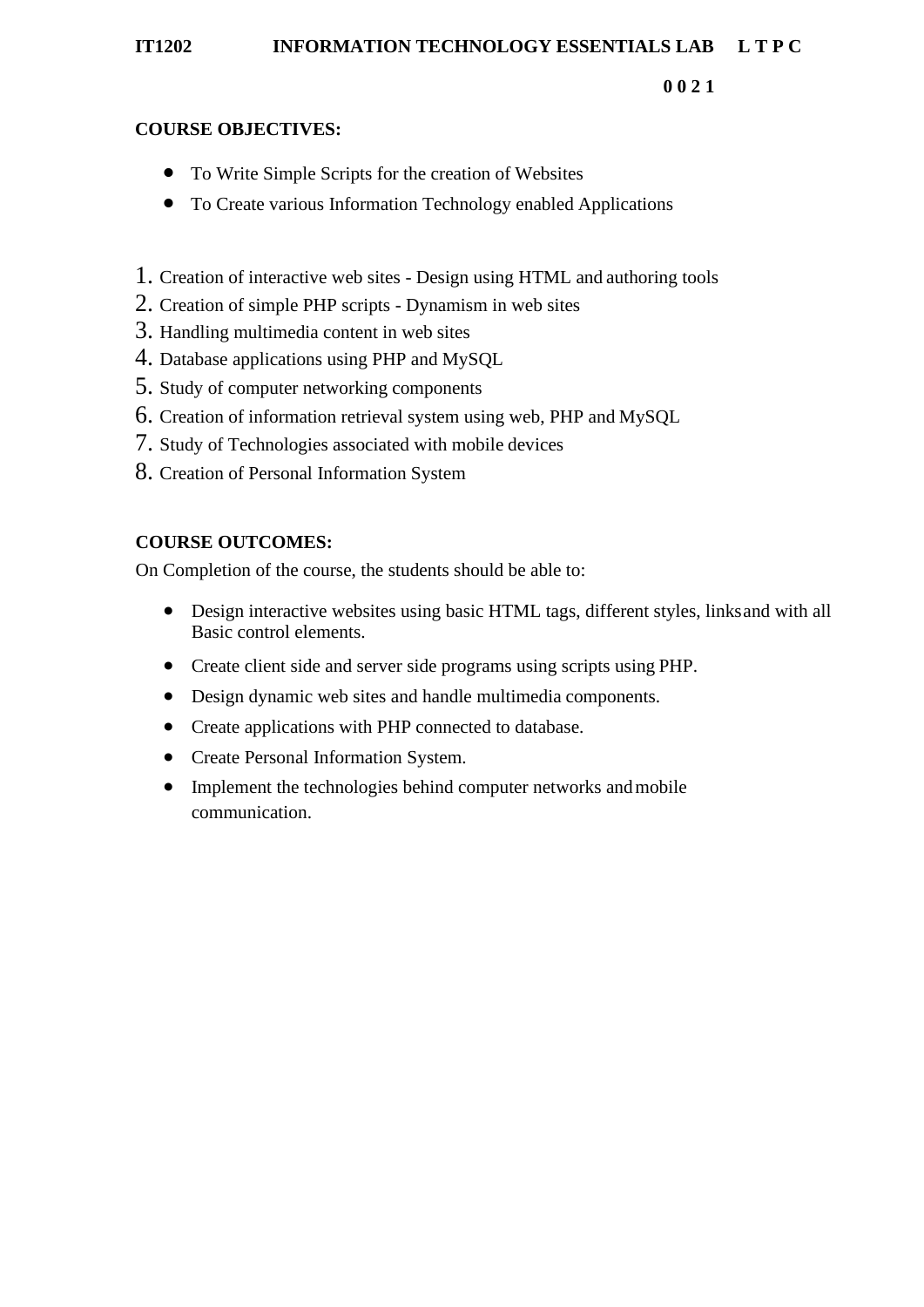# **COURSE OBJECTIVES**

- To understand nature and the facts about the environment.
- To find and implement scientific, technological, economic and political solutions to environmental problems.
- To study the interrelationship between living organism and environment.
- To appreciate the importance of environment by assessing its impact on the human world; envision the surrounding environment, its functions and its value.
- To study the dynamic processes and understand the features of the earth's interior and surface.
- To study the integrated themes and biodiversity, natural resources, pollution control and waste management

# **UNIT I ENVIRONMENT, ECOSYSTEMS AND BIODIVERSITY 14**

Definition, scope and importance of environment – need for public awareness – concept of an ecosystem – structure and function of an ecosystem – producers, consumers and decomposers – energy flow in the ecosystem – ecological succession – food chains, food webs and ecological pyramids – Introduction, types, characteristic features, structure and function of major ecosystem – Introduction to biodiversity definition: genetic, species and ecosystem diversity – value of biodiversity – Biodiversity at global, national and local levels – India as a mega-diversity nation – hot-spots of biodiversity – threats to biodiversity – endangered and endemic species of India – conservation of biodiversity: In-situ and ex-situ conservation of biodiversity.

# **UNIT II ENVIRONMENTAL POLLUTION 8**

Definition – causes, effects and control measures of: (a) Air pollution (b) Water pollution (c) Soil pollution (d) Marine pollution (e) Noise pollution (f) Thermal pollution (g) Nuclear hazards – solid waste management: causes, effects and control measures of municipal solid wastes – role of an individual in prevention of pollution – pollution case studies – disaster management: floods, earthquake, cyclone and landslides.

# **UNIT III NATURAL RESOURCES 10**

Forest resources: Use and over-exploitation, deforestation, case studies- dams and their effects on forests and tribal people – Water resources: Use and over- utilization of surface and ground water – Mineral resources: environmental effects of extracting and using mineral resources, case studies – Food resources: changes caused by agriculture and overgrazing, effects of modern agriculture, case studies – Energy resources: Growing energy needs, renewable and non renewable energy sources, use of alternate energy sources. case studies – Land resources: Land as a resource, land degradation, man induced landslides, soil erosion